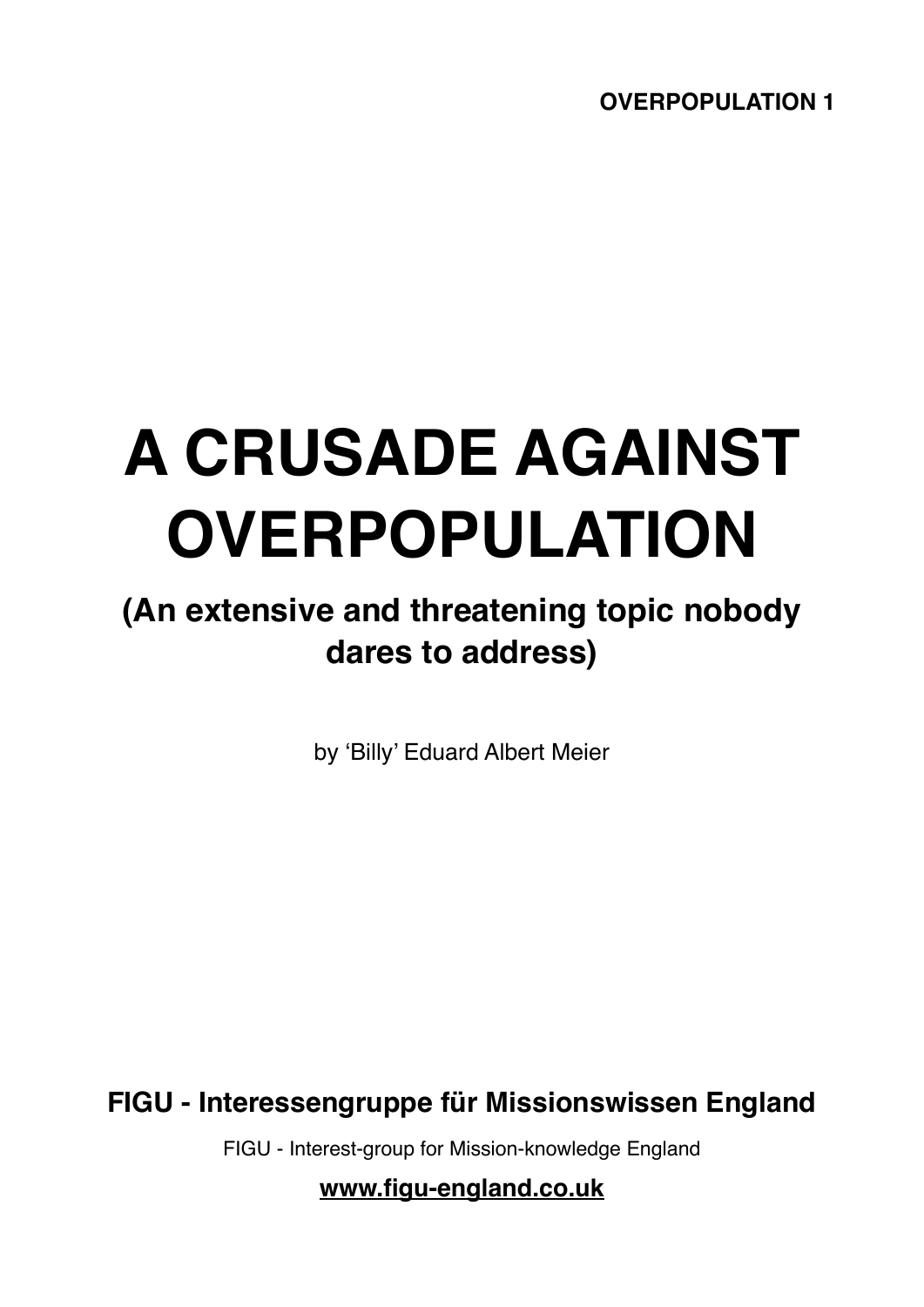## Important Appeal

Dear Readers,

Please copy this booklet 'A Fight Against Overpopulation' as often as possible and spread it also with your address. Should you be proficient in a foreign language, then we invite you to translate this text into that language. We would appreciate receiving a copy of your translation and, along with it, your written permission for further use of the translation, in case we require it.

It is important to spread this text worldwide, because only therethrough is the possibility given that the deadly problem of overpopulation will be realised and that intentional and international steps will be taken against it, which also applies to torture and the death penalty. (The brochure 'Stop the insanity of torture and death penalty' can be obtained from FIGU to be copied, translated and spread as well.) Please spread these texts to the best of your ability.

Send copies of the texts to your relatives, acquaintances, friends, colleagues and associates; to physicians and scientists; to organisations of all kinds; to churches and sects that preach unrestrained human procreation; to environmental protection agencies and clubs of all kinds; to relief organisations, peace organisations and other organisations; to ministers, priests and clergymen; to radio and television stations, newspapers, journals, professional journals, tabloids and so forth; to the authorities, journalists, politicians, the military, legal authorities, schools and universities; to attorneys, the government and all kinds of agencies; to private citizens, to professors and governing boards; to businesses and corporations; to every Tom, Dick and Harry, and any other human beings of whom you may think, because the overpopulation problem, along with the ensuing destruction of all life on Earth and the planet itself, concerns all human beings, even those in the backwaters of the loneliest loneliness.

Please help us in our fight against overpopulation, the fight against the destruction of all life on Earth, because only through your help and that of every single person, can the juggernaut and destroyer called overpopulation be contained, reduced and normalised, so that life on Earth, once again, will become worthwhile for the human being and all other creatures of other kinds, and therewith all life and the planet will be preserved. Your help and the assistance of every single human being is required for this task. If the individual human beings participate and unite in this undertaking, the outcome will produce a gigantic mass and power capable of attacking and eradicating all terrible things/terrible visitations on Earth. However, nothing will ever be accomplished, unless each and every individual human being strives to fight against all accruing terrible things/terrible visitations. Only in unity lies the strength to change and improve terrible visitations, and indeed if the individual human being dares to do and to undertake something, and therethrough finds like-minded ones; together they will slowly but surely form a great mass which will become highly visible and will be able to unfold its power. For this reason it is essential that everyone takes action and therewith finds like-minded ones in order to be able to powerfully go against all terrible visitations. Therefore please  $-$  as an individual human being and by means of your own activities – help us by supporting the fight against overpopulation and by standing up against the destruction that is threatening and partially already appearing due to the overpopulation and by supporting us in this task in every possible way.

Help us to stop the destruction caused by overpopulation in the sense of: 'Save the Earth, life, plants, human beings and animals and other creatures', in the same way as the FIGU, Freie Interessengemeinschaft Universell, Hinterschmidrüti 1225, 8495 Schmidrüti/Switzerland, supports it.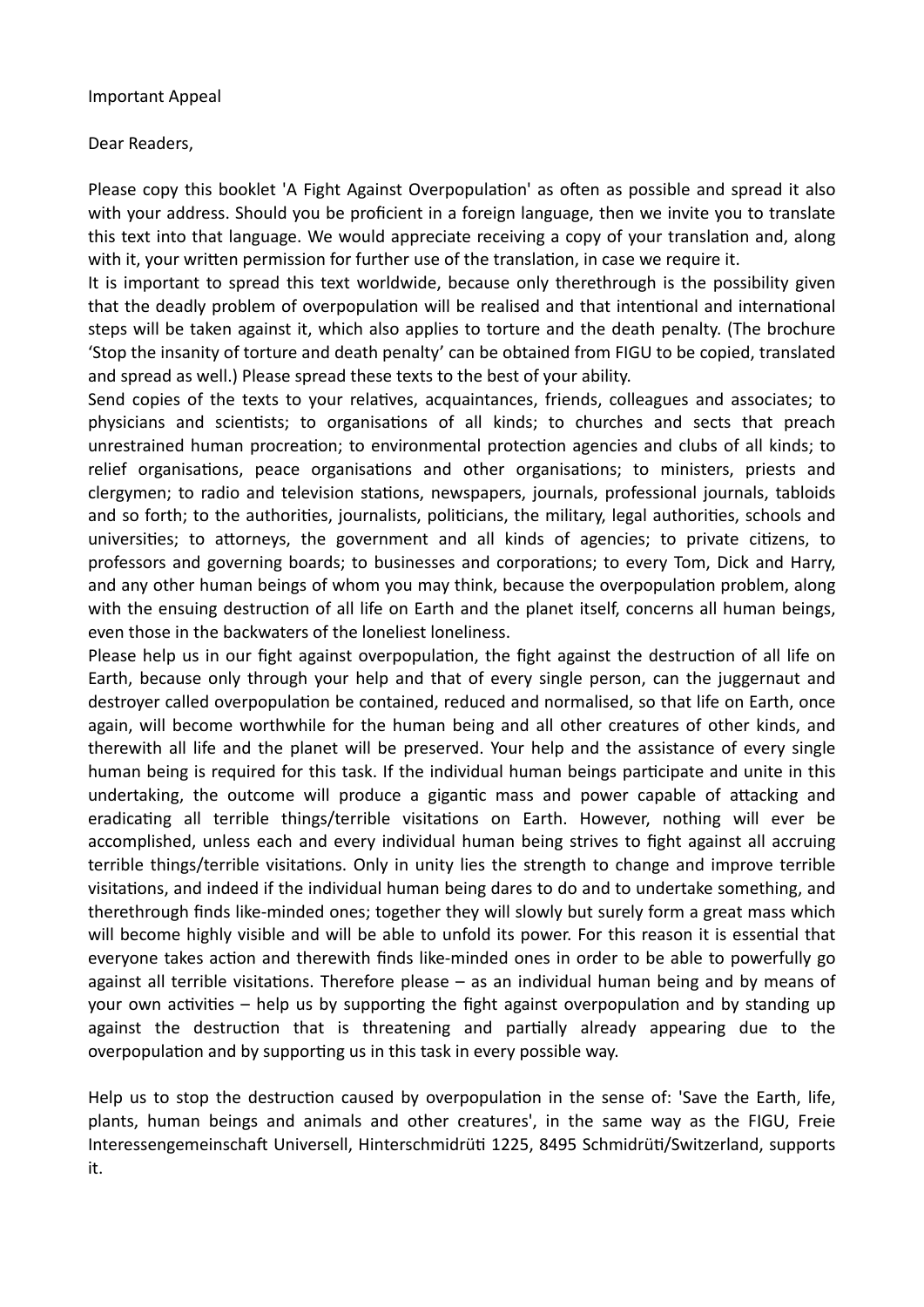The highest urgency is required if the rapid and explosive increase in overpopulation is to be faced effectively and this most fundamental of all terrible things/visitations is to be kept at bay. With your cooperation, you support a campaign that spreads the relentlessly listed facts on overpopulation and facts concerning the ongoing and rapidly deteriorating developments. You participate directly in a campaign that has the survival of humanity as such and as a whole as its Ziel/destination/fulfilment.

Only when even the last underdeveloped inhabitant of the most remote backwater in the bush is conscious of the meaning of overpopulation for himself/herself and for other human beings, and only when he/she has become willing to let rationality prevail, can our campaign be considered a success. Therefore do not let your support of the campaign go, by mailing and distributing only a few copies of the text, but continue to help us in our campaign by repeatedly working with us throughout the coming years and decades, and also encourage your descendants to do likewise, so that they, too, in turn shall carry it forth to their descendants, and so forth.

We appeal to you as a human being, to distribute this text to the best of your ability by making it accessible to all of your fellow human beings.

PLEASE CONSIDER: Many billions of people require this information!

A FIGHT AGAlNST OVERPOPULATlON

An extensive and threatening topic nobody dares to talk about.

The Earth-humans and their planet are suffering from diverse terrible visitations caused solely and exclusively by the human being himself/herself. These already existing terrible things/terrible visitations, however, will multiply manifoldly until finally everything goes completely overboard. The human being of Earth is being tormented by famines, energy shortages, rampantly spreading diseases, environmental pollution, Ausartung (Ausartung [pl. Ausartungen] = the good human nature getting very badly out of control), terrorism, dictatorship, anarchism, slavery, excessive increase of hazardous waste, racial hatred, food shortage, destruction of rain forests, the greenhouse effect, water pollution/contamination, hatred towards asylum-seekers; radioactive contamination and chemical contamination of waters, air, plants, food, human beings and animals and other creatures. Crime, murder, mass murders, manslaughter; alcoholism, hatred of strangers, hatred of foreigners, oppression, hatred of the next one, extremism, sectarianism, drug addiction, overpopulation, extinction of animal species, war, Gewalt ('Gewalt' is the brutal execution of elemental might and force, but it is far above all might and all force), torture and the death penalty, general mismanagement, water contamination, extinction of plant species; hatred, vice, jealousy, lovelessness, unlogic, wrong humanitarianism, housing shortage, traffic getting out of hand, destruction of cultivated land, unemployment, the collapse of health care, the collapse of care for the elderly, destruction of the whole nature, the collapse of waste removal, and the difficulty to find living space etc., are other terrible things. – In spite of the many efforts, the problems are not decreasing but, instead, continue to rise steadily in direct proportion to the increase of the entire population.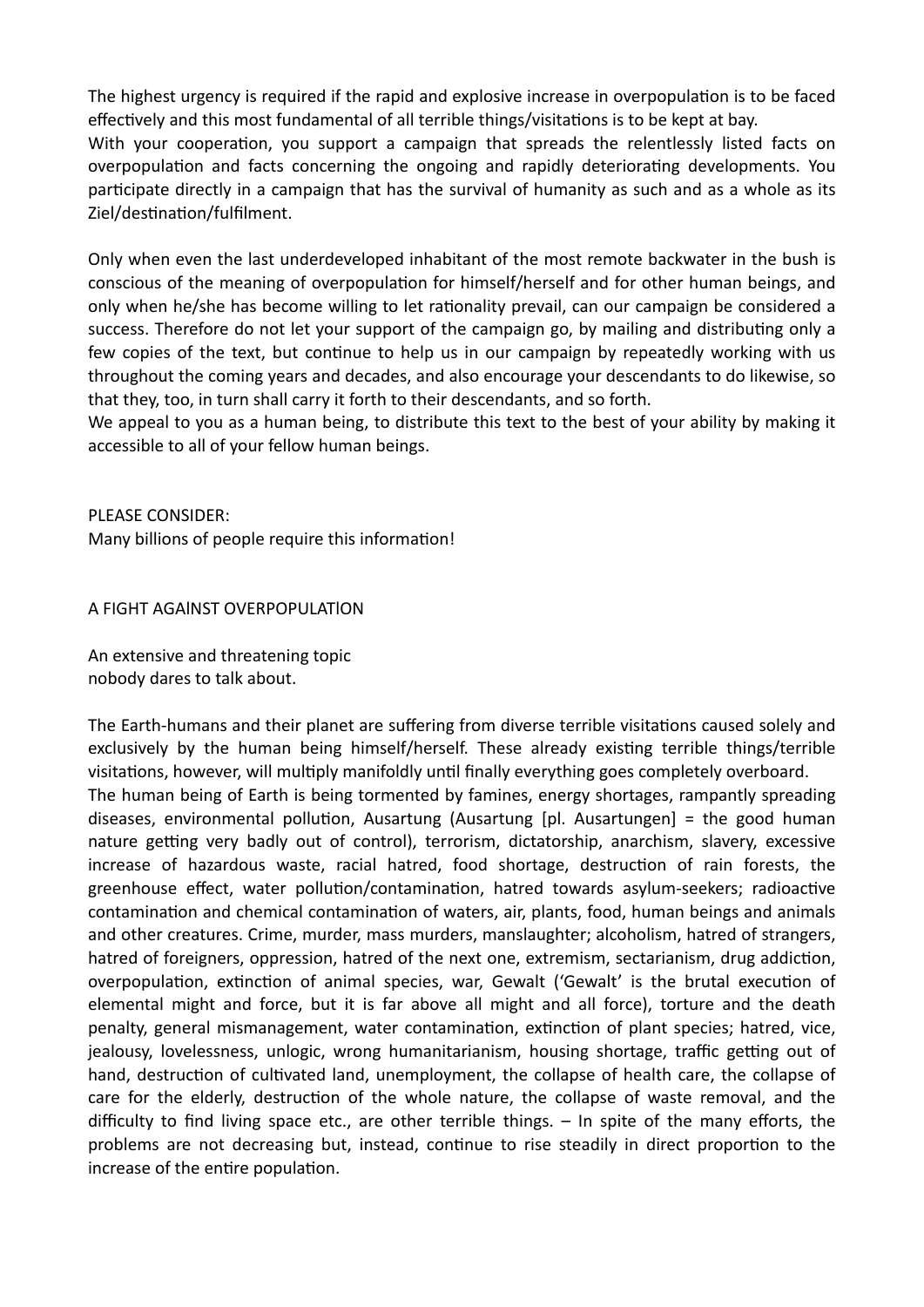The human being of Earth has always tried to fight an old terrible thing with a new one; but, truthfully, this is a way leading into a final depravity. The scenario may be compared to a debt that grows immeasurably to the point where it can no longer even be paid, as is the case when an individual goes into debt and attempts to pay it off by going further into debt, only to furnish security for this debt by incurring an even greater debt. The same holds true when the human being of Earth fights old terrible things/visitations with new ones. Yet the human being of Earth frequently acts and thinks very often completely unlogically, which is why he/she attempts – contrary to all rationality – to eliminate an old terrible thing by introducing a newly conceived and newly caused one. This is unlogical in every respect.

When an energy source runs short, the human being of Earth simply plans and builds new, more powerful nuclear-, oil-, coal-, and hydro-power plants, regardless of the fact that through the utilisation of nuclear- as well as oil- and coal-power plants, the environment becomes enormously polluted, while nuclear radiation, which escapes from nuclear power plants, also endangers the whole of terrestrial life. Apart from this, all these new energy sources upon completion over a  $3-7$ year construction period, will have already become partially outdated, or do not have enough capacity to cover the energy demand. Truthly, during the time of building, the excessive birth rate and therewith the overpopulation have not remained stable, but have steadily increased. Many hundreds of millions of human beings are born worldwide during the construction phase of a power plant – and, of course, all these millions of newly added human beings once again will require additional energy. Therefore, it is clearly obvious that the incessant increase of the Earth's population drives up the requirement for energy. Because of this, the Earth suffers from an ever increasing and an ever faster exploitation; as a result, ever more nuclear power plants have to be constructed and put into service, as well as other types of power plants, through which the environment and the whole of life experience an ongoing increasing endangerment and destruction. However, other sources of endangerment and destruction of the planet and all life are to blame, for example, the conscienceless use of chemicals, the American HAARP project in Alaska, nuclear testing and the commercial use of atomic bombs, through which lakes, courses of rivers and underground repositories are created to store rubble, sewage/liquid effluents, refuse and nuclear waste products. But to mention are also the clearing of rain forests and the intentional lighting of forest fires to feloniously gain building land etc., and all those criminal kinds of sport which depend on combustion engines that burn gas, alcohol, petrol or diesel oil, and so forth.

It is a characteristic of the Earth's human being  $-$  due to his/her irrational and purely materialistic thinking – to think wrongly and act wrongly in almost all things. He/she acts unlogically in many respects, such as also concerning the problem of hunger in the world. For this he/she initiates numerous humanitarian organisations in order to collect funds, food and other goods to help the hungry and starving ones, however, only in order to legally line their own pockets with 40% of the collected funds as coverage for the expenses and, on the other hand, to further heat up and let the overpopulation problem go overboard. Through this apparent human act  $-$  in truth, however, an unhuman act of destruction  $-$  the suffering of the humankind of Earth is not alleviated and the problems of hunger are not being resolved; instead, the suffering and hunger are being cultivated even more immensely. The wrongly understood love for the next one and humaneness (humanity) namely, and the therefrom resulting help in the wrong place  $-$  especially conceived of by an absolutely wrong humanism, which, as a rule, originates from the influence of religions, sectarianism and other irrational teachings  $-$  correspond to anything but love, love for the next one and humanitarianism. Therethrough namely, even greater and more difficult problems arise than those already existing. Irresponsibly and without a single consideration in respect of the actual truth, and without true responsibility for duty as well as no respect for life and the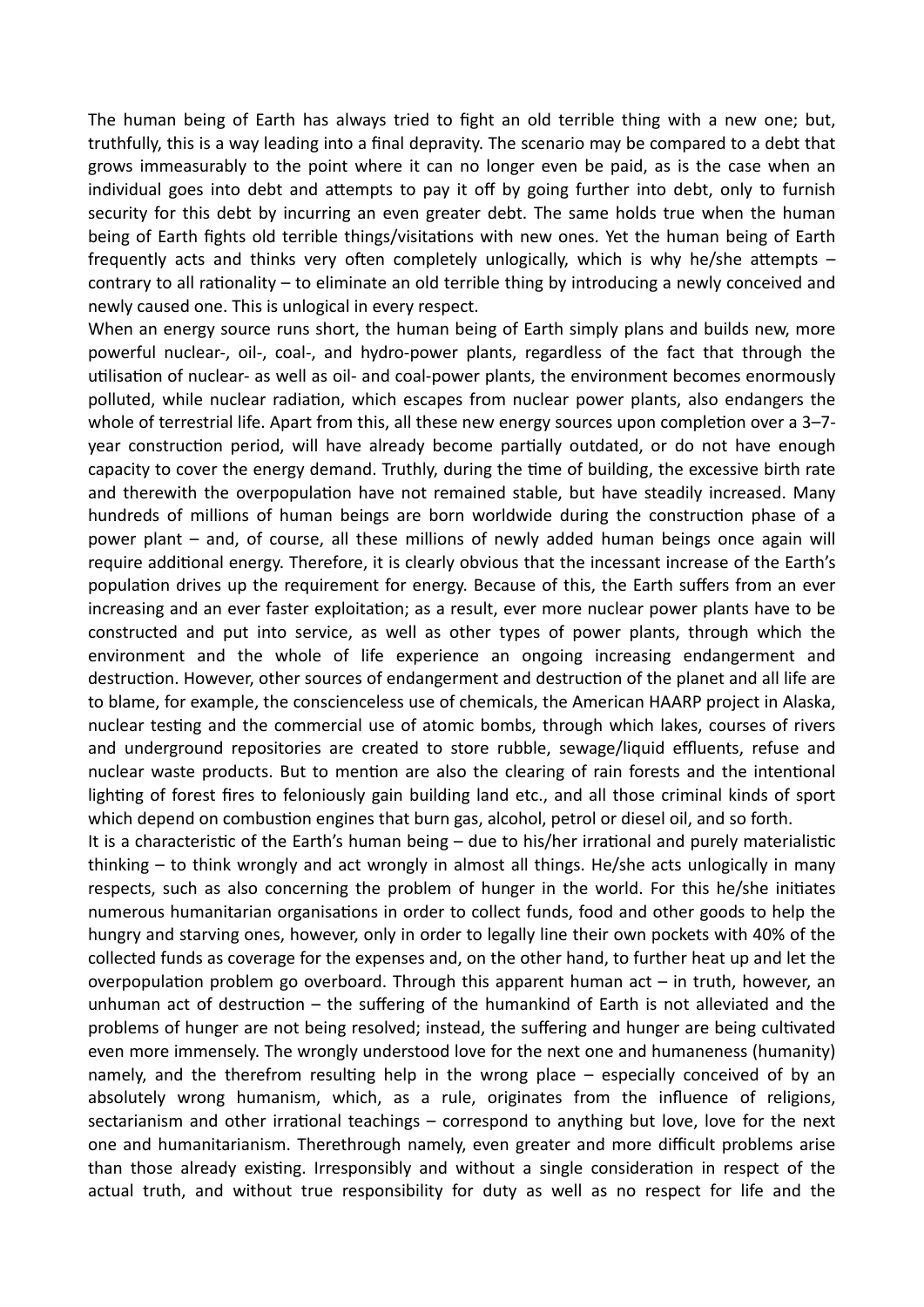fulfilment of the natural-creational laws and recommendations, many human beings inconsiderately give 'aid', therethrough furthering the non-aid and the destruction of life even more. Thereby not only does pity and sectarian influences play a major role, but also the fact that many cling to such 'relief actions' in order to calm their own guilty consciences, because they are simply better off. However, they do not consider that it is to their and their fellow human beings' merit in the relevant civilised country, that they are better off  $-$  mainly by not letting their population figures grow, that is to say, by keeping them low; at least in a more rational form than those human beings of the so-called needy or underdeveloped countries, who consciencelesslyirresponsibly multiply like guinea pigs and rabbits, only to starve afterwards and shout for help, because they lack real help in the form of a birth control.

Wherever possible, wrong humanitarians donate goods and funds to 'Bread for Brothers', 'Hunger Throughout the World' and so forth, however, without giving real aid, because precisely by doing so, they are poaching on the territory of rationality and nature, which ultimately defends itself against overpopulation with famines. Thereof however, they either have no idea or do not want to hear of such things. Starving ones are procreated even more by the hundreds and millions due to unnatural pity and out of wrong humanitarianism, although it could be prevented by a voluntary or compulsory issued birth control. Due to the excess of the great mass of humanity, it is inevitable that the human beings get into ever greater problems and hardship and misery, and slowly the faunal and floral as well as the planetary life will also be destroyed. Once the starving human beings have been saved from a death by starvation, they again become well-nourished, big and strong, and immediately they begin – due to the lack of birth control and being completely uninformed – to procreate descendants on a huge scale, the number of which amounts to many millions each year. Not only does this immediately create further problems of hunger and energy problems, but it also leads to medical, spatial and financial problems, to name but a few, and these descendants once again further the problem of the alarming increase of the terrestrial humankind. Once these offspring become older and sexually mature, they also promptly begin procreating their own descendants and, once again, new descendants are conceived in even greater numbers, and so on and so forth. Faster and ever faster, and in a damn short time the Earth becomes even more overpopulated. In 1978 we still counted 4 billion human beings on Earth, then, in 2000, there were already about 7 billion and at the end of 2018 there were already 8.9 billion. Because of this steady and incessant increase of the overpopulation, all other problems escalate in an immeasurable kind and wise and in an increasing number. These are problems that leave out nothing at all when it comes to the human life itself and also the life of the planet and of the fauna and flora. Just as the Ausartungen of the human being will unstoppably increase in the coming decades, so will the Ausartungen of the planet and nature. Already the looming ozone layer destruction alone – caused by the human being – will bring unimaginable suffering upon the entire Earth and all life, and also a rampantly spreading immune deficiency disease (AIDS). As a result of wars and revolutions, and so forth, veritable mass migrations will take place when the human beings begin to flee their homelands to seek asylum elsewhere. This, on the other hand, will lead to hatred of foreigners, hatred of asylum-seekers and other races, from which heavy hyper aggressiveness and murders by all types of extremists of all kinds will result. Deadly rampant drug diseases as well as international political terrorism will get out of hand. Recession and inflation will reappear and millions of people will be without work and income. Criminality and organised felony will increase alarmingly on a massive scale and mass murders of single individuals will become the norm, as well as the mass massacres of human beings in religious-sectarian and political delusion. The environment will become increasingly destroyed, while the planet itself is exploited, plundered and maltreated. However, the planet and nature will avenge themselves for that through unusually immense storms, typhoons/European windstorms, cyclones, hurricanes, as well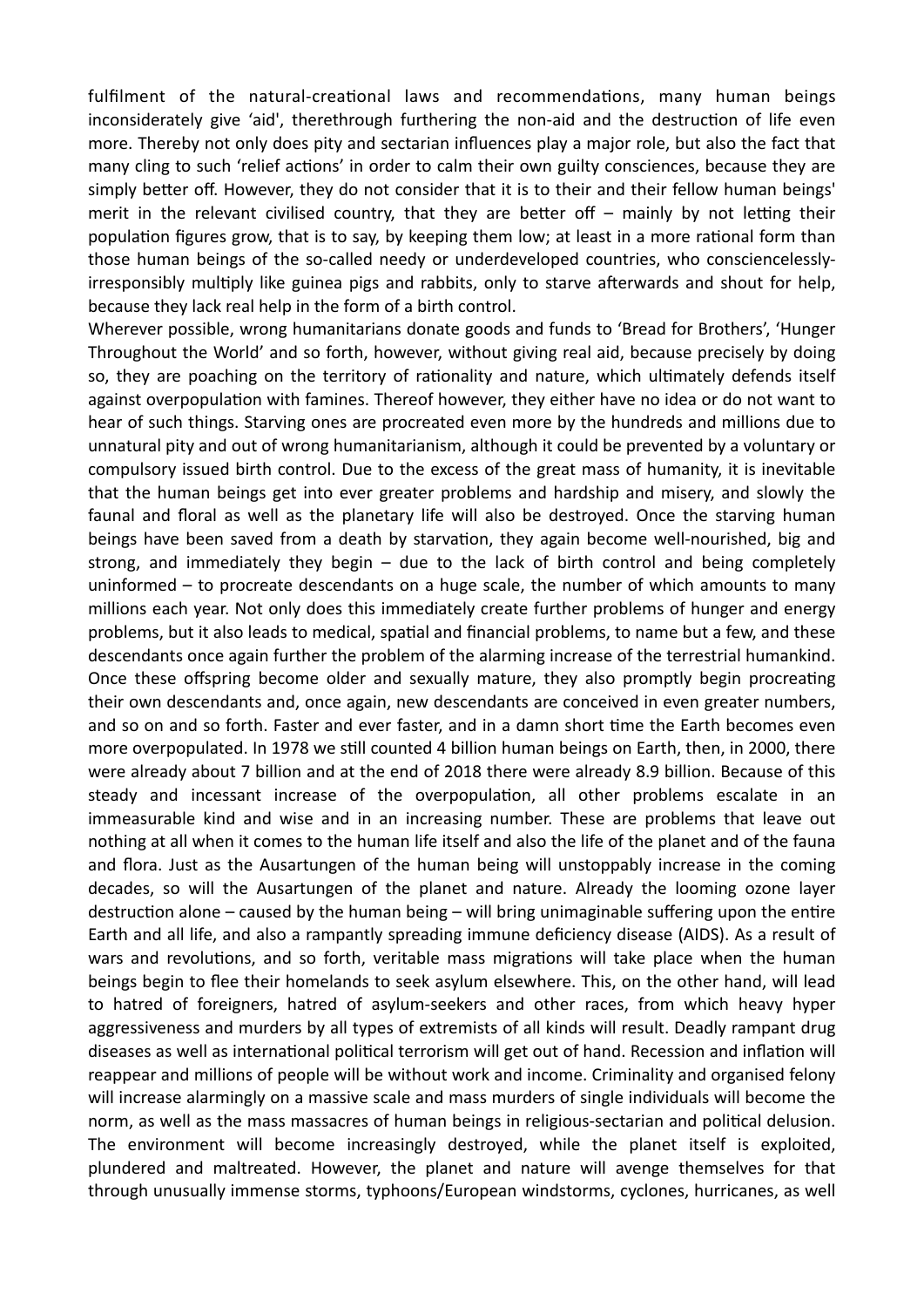as through huge fires when forests and fields etc. burn down and other immense firestorms blaze. Tremendously severe weather events/catastrophes will appear that have not rolled across the Earth since time immemorial. Tremendous droughts will befall the Earth and the human beings, and also gigantic floods, masses of snow and hail and much more. Ancient dormant volcanos will reawaken to new activity and negatively influence the whole world climate. Active volcanos will also rumble with increased activity, as also earthquakes will manifest themselves more frequently and become more violent, not least because of the irresponsible commercial use and testing of atomic bombs and other earth-convulsive masses of explosives by the human beings of Earth.

In 1978 there were about 4 billion human beings on Earth, but this number is today (at the end of 2019 = more than 9 billion) far beyond that which the Earth is fundamentally and naturally able to bear and sustain in a normal and healthy frame, without more food having to be produced by human machinations and impingements into nature, violations and the overexploitation of nature and without even a single human being having to go hungry. The truth is that Earth is a planet – moreover a wonderful one – which is able – with all the trimmings and without any problem – to carry and feed in abundance 529 million human beings. The human being, however, has brought forth a gigantic, excessive population, and has thus been forced to boost all food plants to extranatural heights through the use of chemicals and the cultivation of new types of food plants. As though this were not enough, due to the growing overpopulation, also the Earth-exploitation of all further kinds has to be pushed immensely – including the exploitation of raw materials – in order to cover the unstoppably increasing need for all materials. No human being at all speaks about the fact that the destruction of the arable and usable land is also being driven forward through the insanity called overpopulation, as well as through chemistry and the expansion of housing areas and so forth, nor do they speak thereof that food for human consumption is not only impregnated with chemical additives, but even consists to a large extent only of artificial chemicals.

Originally, in each individual stretch of land of Earth lived only as many human beings as that region was able to feed in accordance with nature. Chemistry and other types of toxins, new varieties of plants, as well as the most intensive exploitation of the soil, were still completely unknown. However, this changed quickly when during the Middle Ages, particularly at the time of the great French Revolution, the crazy idea came up that there would have to be many more human beings if one wanted to rebel against the authorities in order to overthrow them, which is why the people spurred each other on to produce offspring, in order to become therethrough mighty and gigantic. Involved therein, however, was also Christianity and its sects, in which case Catholicism in particular is to be mentioned, which preached as powerfully as ever through its irrational and insane teaching, "go forth and multiply". A catchphrase, which even today is assiduously preached by the catholic bonzes and their cassocked cohorts and henchmen and is still carried out into the world, so that in all countries all over the world – for the purpose of acquiring little 'sheep' and busy little mite donors – a guinea-pig-like multiplication of the human being occurs. The therefrom resulting overpopulation, of course, also needs more food, much more energy and many more raw materials accordingly, as well as many other things. In terms of food alone, it can finally only end in all natural plant products soon only having a rarity value, because the entire food requirement for the mass-wise completely excessive humanity can only be produced by purely chemical means. In fact, it is already partially like that today, because food requirements have risen incessantly during the past decades. However, not only the problem of the provision of food products has risen, but also the problem of the shortage of energy.

The human being of Earth is threatened by a complete world-pollution and world-destruction as well as life-destruction with manifold terrible things. Endless lists could be compiled about how everything will be threatened and destroyed, exterminated and eliminated, however the human being has not become smarter from all the damage and calamity brought about to nature, to the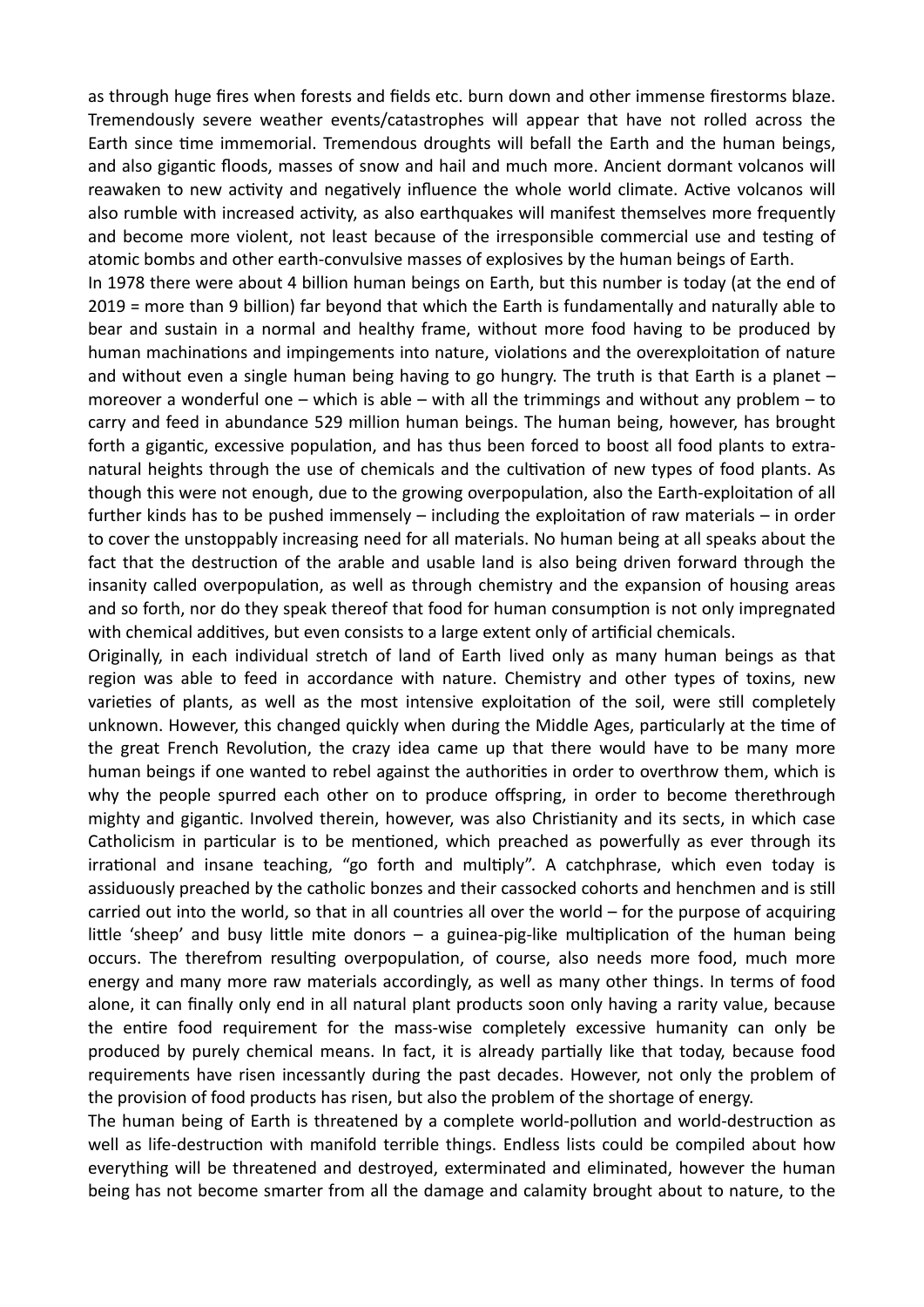planet and life of all kinds. And now the human being of Earth, the planet and life altogether, have reached the point where everything is on its last leg – and to blame for everything are those who are attached to a wrong love for the next one and wrong humanity and therethrough do, handle and act equally feloniously as those who sit in responsible positions in administrations and governments and in aid agencies, and do everything conceivably possible to tear the rest of all life and the planet Earth to pieces – right up to the definitive and irrevocable destruction. To blame for all that are also all those who irresponsibly and initiativelessly push off onto the next one all beginnings of a change for the better, with the primitive and imbecilic phrases: "What can I do as a single individual?" or "Of course, if others join in, I will join in as well" etc., etc. But whoever thinks in this wise is just as unworthy and incapable of life as are those who, through wrong humanitarianism and wrong love for the next one and so forth, are still advancing all the insanity of further-overpopulating and increase immeasurably all the remaining even worse and coming problems of the terrestrial humanity. Anyone who thinks like this, or is of the opinion that the world is fine as it is, does not want any progress but wants the world and all life to be destroyed and eliminated.

All blatant terrible things/terrible visitations of the terrestrial humankind find their origin and their existence in the fact of overpopulation and its unstoppable further irresponsible augmentation. Therefore, the terrible thing can only be fought and removed by perceiving, comprehending and logically following it right at the root, pulling it out and eliminating it: The terrestrial humankind must be drastically reduced. The only humane basis of a reduction of human beings, however, can only happen through a regulation of births, which allows the married couple only to have a strictly determined number of offspring after a certain age; this against all excuses, contradictions, anxieties and rubbish-comments of those feeble-minded ones, who  $-$  for military, religious, social, egoistical, wrong humanitarian and love-for-the-next-one reasons – claim that descendants in great numbers would be necessary and that a birth control would be contrary to religions and inhumane, etc. Only egoists, sectarians and other life-incapable ones, who have not a haze of a shimmer of an idea of the natural laws and recommendations, let alone of the truthly logic, are able to bring up such an imbecility.

All existing major problems of the terrestrial humankind can only be solved through a purposeful birth control, wherethrough the humankind is reduced to a normal amount, adapted to the planet. All other problem-solving measures solely and exclusively represent wretchedly-miserable and useless attempts that barely amount to the proverbial 'drop in the bucket'; on the contrary, they only serve to increase all terrible things and problems even further.

And this purposeful birth control is supposed to be barbaric, inhumane and without love for the next one? On the contrary; if you for once ponder logically over this fact (if you have not done so already and have come to the same truth), then you also find the truth in a logical form, which corresponds to the aforementioned. Only unlogically thinking human beings, who are attached to a wrong love for the next one and wrong humanitarianism, can deny the truth, because through sectarian machinations and irrational teachings they are forced in paths that make them doggishlycreeping and which rob them of every healthy, rational, normal and truthly thinking, feeling and acting, wherethrough only pity, self-pity, imbecility and unlogic arise, instead of feelings for all lifeforms. Therethrough every deference and esteem for, and to, the true life is being destroyed, wherethrough wrong humanitarianism and wrong love for the next one can arise like purulentulcers that spread like the plague.

Since time immemorial, the truth, regarding the clarification of mistakes/errors and guilt/blame, has always been damn hard, and only seldom does a human being accept the hard truth without grumbling and growling. The human being of Earth always feels attacked in his/her personality when the truth is told and explained to him/her. He/she simply ignores all and everything and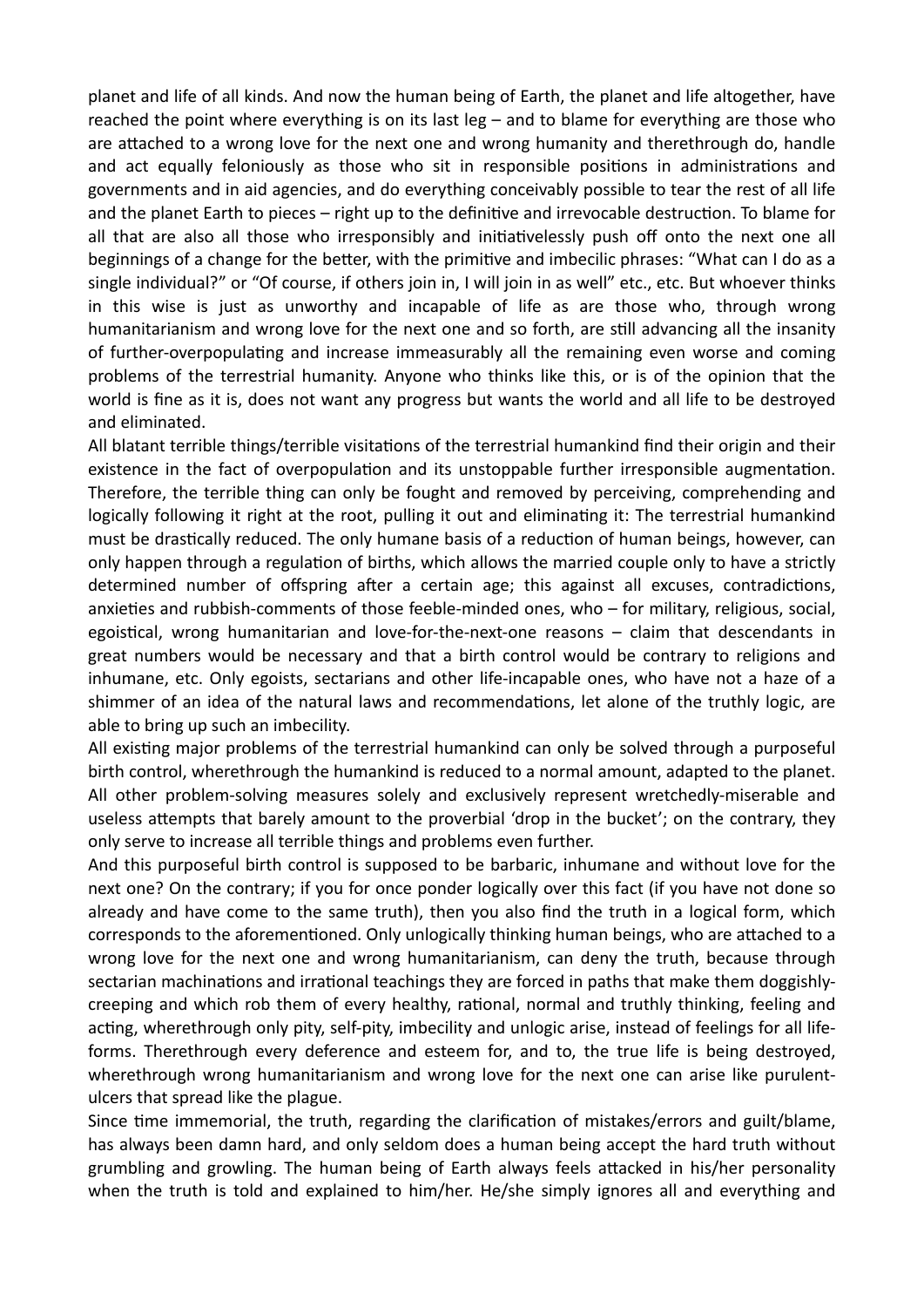believes himself/herself to be flawless and innocent, because he/ she cannot tolerate the truth and rebels against it, because this truth does not correspond to his/her own wrong opinion. Truthly, this acting and doing of the human being is nothing more than stinky cowardice that causes a spewing nausea in everyone who is able to think in a halfway normal wise.

Since time immemorial, the truth has always sounded hard and therefore true love, love for the next one and humanitarianism sounds equally hard, because all of these values demand logical thinking and acting from the human being. The same also holds true for the problem-solving of the terrestrial humankind, which means that only and exclusively a population reduction, through stringent birth controls, can resolve all existing major terrible things and that inhumane aid must not be given.

The laws of nature apply to human beings of Earth as well, which each seeing person may easily recognise: Wherever there is a region in which the population of a particular animal species suddenly increases and runs the risk that the region concerned can no longer feed the increasing population, rampantly spreading diseases occur that decimate the increasing and excessive population of animals. Furthermore, it appears in such cases that the overly large population simply dies of famine or falls prey to their natural enemies because they are weak from hunger. This is how nature preserves its natural population, wherethrough in one stretch of land, always only just as many faunal life forms live as this region can feed/support/sustain. Only the human being as a thinking Wesen/individual acts contrary to this natural law and tramples upon it. Contrary to faunal life forms, he/she procreates descendants in an excessive measure and for some time now. Fertile regions capable of providing food have become so overpopulated by human beings that the human beings no longer can cultivate and find sufficient food. On the other hand, human beings have flocked together in herds of millions in towns/cities – which were built on land that once was fertile and arable – who now purchase nourishment/food from everywhere (without themselves lifting one finger for the planting, preservation and harvest) where there are still vacant/available tracts of land for gardening and agriculture.

The human being assumes himself/herself to be the crown of Creation and therefore arrogates the right of insanity to himself/herself to believe, that – due to his/her thinking capability – he/she is placed above everything and is entitled to have a planetary human overpopulation and is allowed to disregard and to trample under foot all natural laws and recommendations. In this megalomaniacal thinking he/she is already unhuman, without love for the next one and imbecilic in such a wise that everything has got out of control of the good human nature into a boundless cowardice. The real and rational thinking as well as true love, love for the next one, humaneness and love for the truth are completely insensitive and unconcerned, wherethrough it can no longer be recognised that, for example, due to the overpopulation, all major problems of the terrestrial humanity are brought forth, which can only be resolved through a reduction in the form of a rigorous stop in births and a birth control. However, instead of recognising and accepting this truth, aid agencies are feloniously initiated and supported, which – because they do not work in harmony with the laws of nature – wreak more terrible things than they create benefit, because they do not instruct and clarify and do not bring about any birth controls, consequently tens of millions of descendants are still procreated and all major problems rise to immeasurable proportions. More affluent people support these machinations with multi-million-dollar amounts, however, only in order to ease their guilty conscience that results from their wrong humanitarianism and wrong love for the next one. These helpers cowardly lie to their own conscience, because they are incapable of recognising the truthly truth and of acting according to this truth alone. So they help in the wrong place and with the wrong things and burden themselves with the guilt of being directly responsible and co-operating in regard to the development of the still further coming and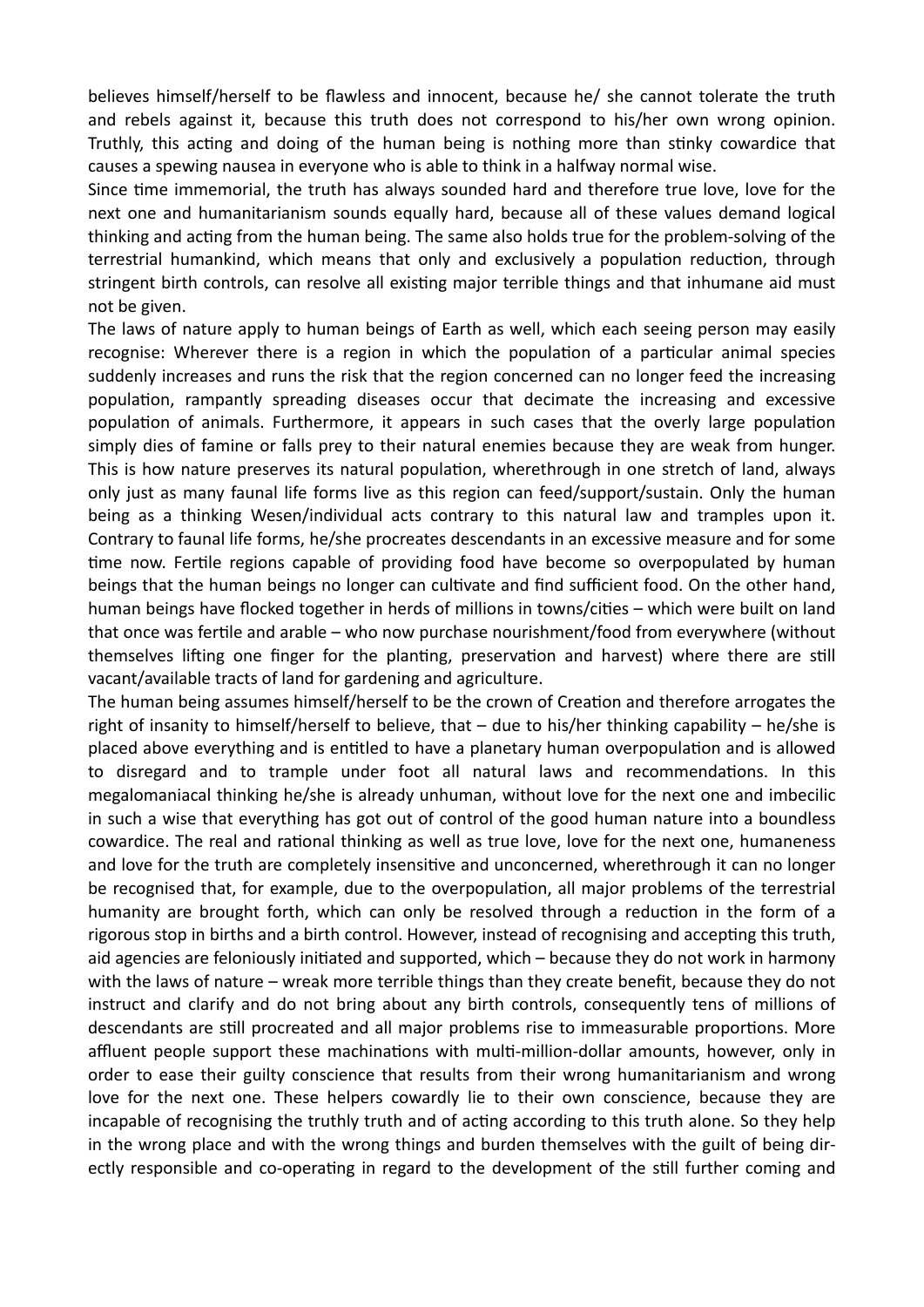incessantly increasing worldwide misery, of the terrible things and of the great many catastrophes and hardships.

The fallible ones who offer simulated help, the wrong humanists and overpopulation-breeders, are furthermore also to blame for various other terrible visitations/terrible things, and indeed even for terrible felonies that happen on Earth. This also includes torture and the death penalty, both of which are still practiced today in many countries worldwide, and the advocates and proponents of which are often those elements who represent and fight for the religions and other sectarianism as well as famine relief without birth control measures, which offers a hand to a paradox beyond compare, because, on the one hand, they fight for survival, in order to, on the other hand, destroy a life-form by murdering and torturing those who are guilty of a felony or a criminal or politicalrevolutionary act or opinion. How does that make any sense? And the fact that through the simulated help, again, hundreds of millions of human beings will be newly procreated and in turn from that new criminals, gewalt-felons, drug addicts and extremists of all kinds and so forth, come into being, no one wants to know anything about that.

It is because of those who simulate help, the unlogical ones, the Creation despiser, the wrong humanists and the overpopulation-breeders of every other kind, that the ground is impregnated with the seeds of all kinds of possible terrible things/terrible visitations, from which then the destruction germinates and ripens, which stresses the whole globe and bears many names, although the fundamental terrible thing of all global terrible things and destructions is called overpopulation. Therefrom also results the delusion for the hatred of foreigners and strangers, hatred of races, hatred of outlanders, hatred of asylum seekers and hatred of the next ones, as well as any sectarianism of religious, worldly, esoteric, ufological, philosophic, free-church or special-group form, from which also the sectarianism of the main religions is not excluded. Therefrom also result felonies and wars, as also rampantly spreading diseases and drug addiction, drug abuse, alcoholism, smoking/tobacco addiction, sniffing addiction, sadism, masochism and many other scourges the human beings have fallen prey to and which are becoming ever more blatant and more numerous through the incessant growth of the total Earth-population. A fact which has long been proven and which cannot be denied nor can it be concealed. Only those overpopulation-breeders of any kind, who act feloniously against humanity, neither want to see nor recognise this fact and truth nor do they want to accept it. But why is that? Why do these overpopulation-breeders not want to see, hear, perceive, recognise, comprehend and logically follow the truth and fact of the global terrible things and destruction in any kind and wise? The answer to that is not easy, because the reasons differ amongst all those who fall prey to alcoholism, drug addiction, drug abuse, smoking/tobacco addiction, sniffing addiction, sadism or masochism, any religious, free-church, special-group, philosophic, esoteric, parapsychological, spiritistic or main religions-based sectarianism or war, murder, felony as well as hatred of foreigners and strangers, hatred of races, hatred of asylum seekers, hatred of outlanders or hatred of the next ones and so forth. Therefore it is irrational to assume that there is only one reason for all the mentioned Ausartungen, because the reasons for them are truthly splintered a thousand times over; however, these thousand-fold reasons have an effect and are decisive for extremist as well as sectarian directions of thought and for addictions, that is to say, pathological cravings of all kinds and so on and so forth. Reasons may be the following:

## 1) life-uncapability

- 2) vice
- 3) self-control-lessness
- 4) impairment of the psyche
- 5) sectarian propaganda
- 6) propaganda by special groups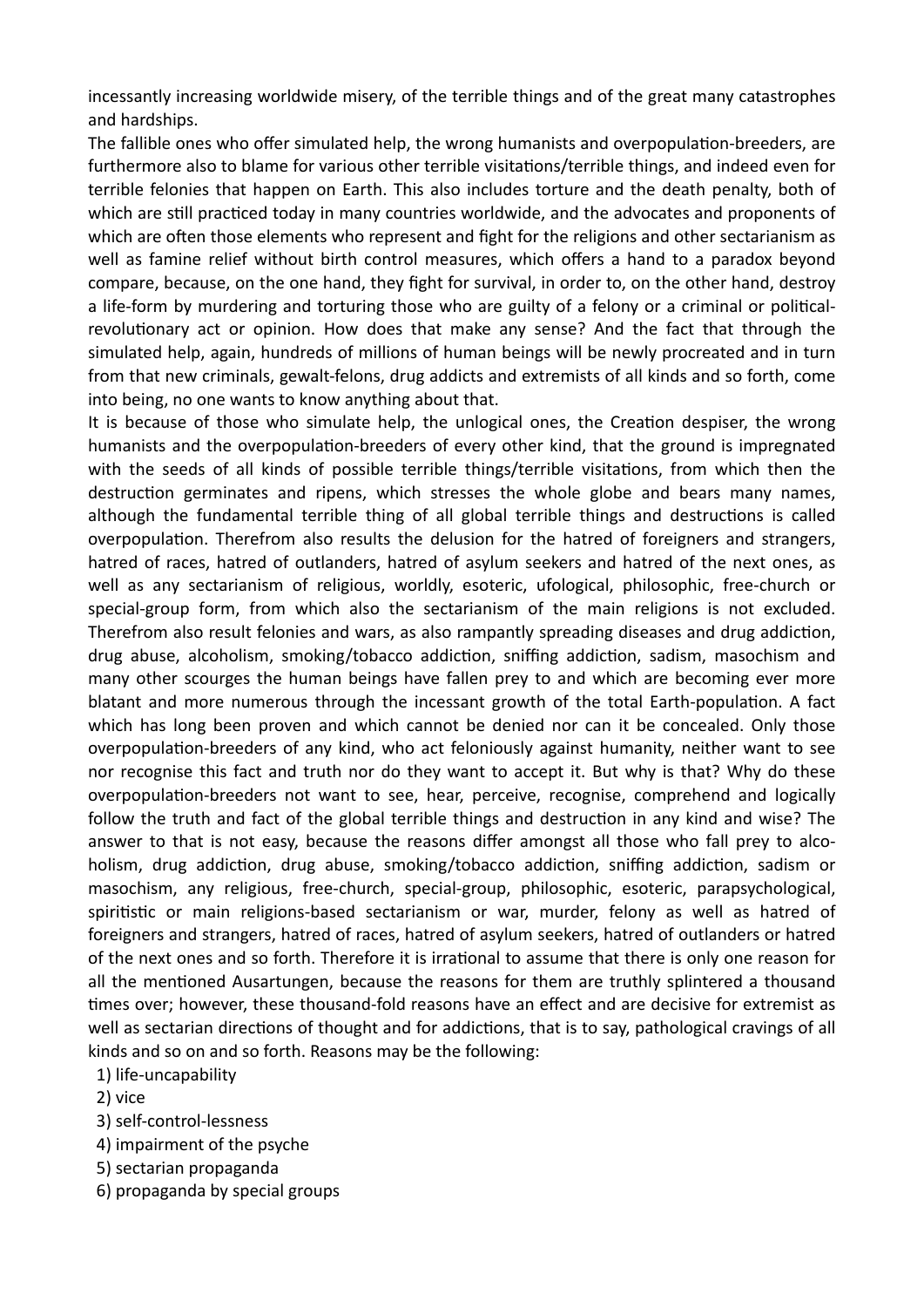- 7) political propaganda
- 8) contact poverty
- 9) euphoria
- 10) unemployment
- 11) anxiousness (phobias)
- 12) illness
- 13) existential problems
- 14) contact problems
- 15) problems with one's next ones
- 16) communication problems
- 17) frustration
- 18) poverty of feelings
- 19) schizophrenia
- 20) deluded belief
- 21) delusional guidance
- 22) coercion
- 23) terrorism
- 24) despotism
- 25) wrong education
- 26) misconception of truth
- 27) self-irresponsibility
- 28) search for something higher
- 29) search for the sense of life
- 30) search for the truth
- 31) social grievances/deficits (Bad social states)
- 32) hatred of any kind
- 33) greed
- 34) recklessness/impudence/carelessness
- 35) pathological craving for revenge
- 36) bloodthirstiness
- 37) lust for murder
- 38) family problems
- 39) coldness of feelings
- 40) exuberance of feeling
- 41) lovesickness
- 42) lying
- 43) deception
- 44) megalomania
- 45) boastfulness
- 46) pride/proudness
- 47) adulation
- 48) governmental confusions
- 49) political confusions
- 50) war or revolution
- 51) confusions of any kind
- 52) strife
- 53) discord
- 54) grief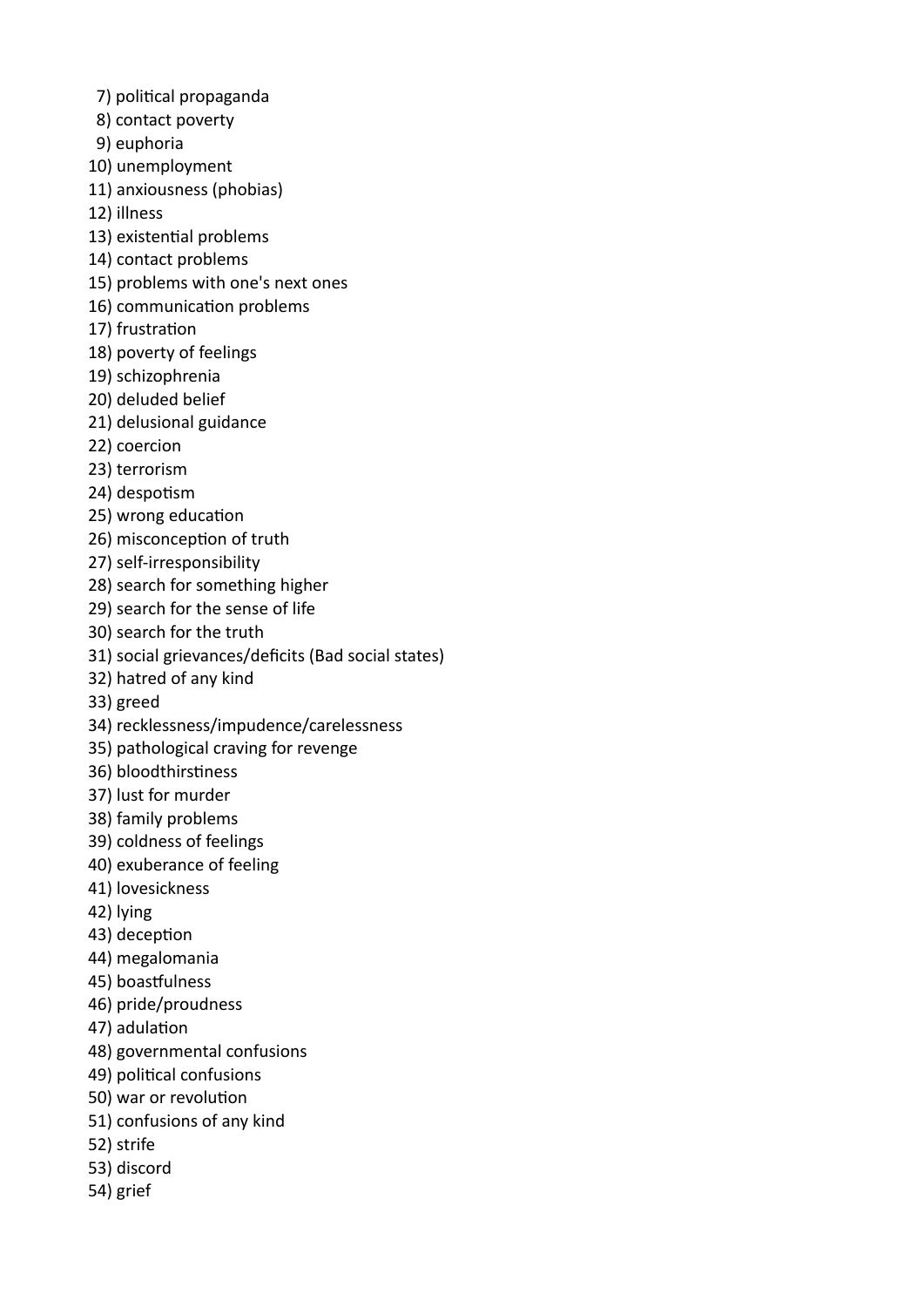- 55) affliction of harming
- 56) unknowledge
- 57) imperiousness
- 58) general mismanagement
- 59) restrictions of any kind
- 60) personality crises
- 61) fickleness
- 62) weak-mindedness
- 63) initiativelessness/without initiative
- 64) convictionlessness/without opinion
- 65) thoughtlessness
- 66) breach of trust
- 67) adultery
- 68) breach of friendship
- 69) breach of promises
- 70) doubtful promises
- 71) self-torment
- 72) depression
- 73) sorrow
- 74) ebullience of adventures
- 75) loneliness
- 76) urge for the unusual
- 77) urge for Ausartung
- 78) urge for recognition
- 79) prejudices
- 80) a know-it-all attitude
- 81) false/wrong criticism
- 82) weakening/growing soft
- 83) unfairness
- 84) wrong humanitarianism
- 85) imbecility
- 86) torment of any kind
- 87) torture
- 88) maltreatment
- 89) physical and psychical Gewalt
- 90) exploitation
- 91) reasons of state
- 92) incapability
- 93) unconcernedness
- 94) allowing oneself to be persuaded
- 95) hanger-on-hood
- 96) incapability of evaluation/assessment
- 97) envy and resentment
- 98) stinginess
- 99) unrestrainedness
- 100) immoderateness
- 101) egoism
- 102) jealousy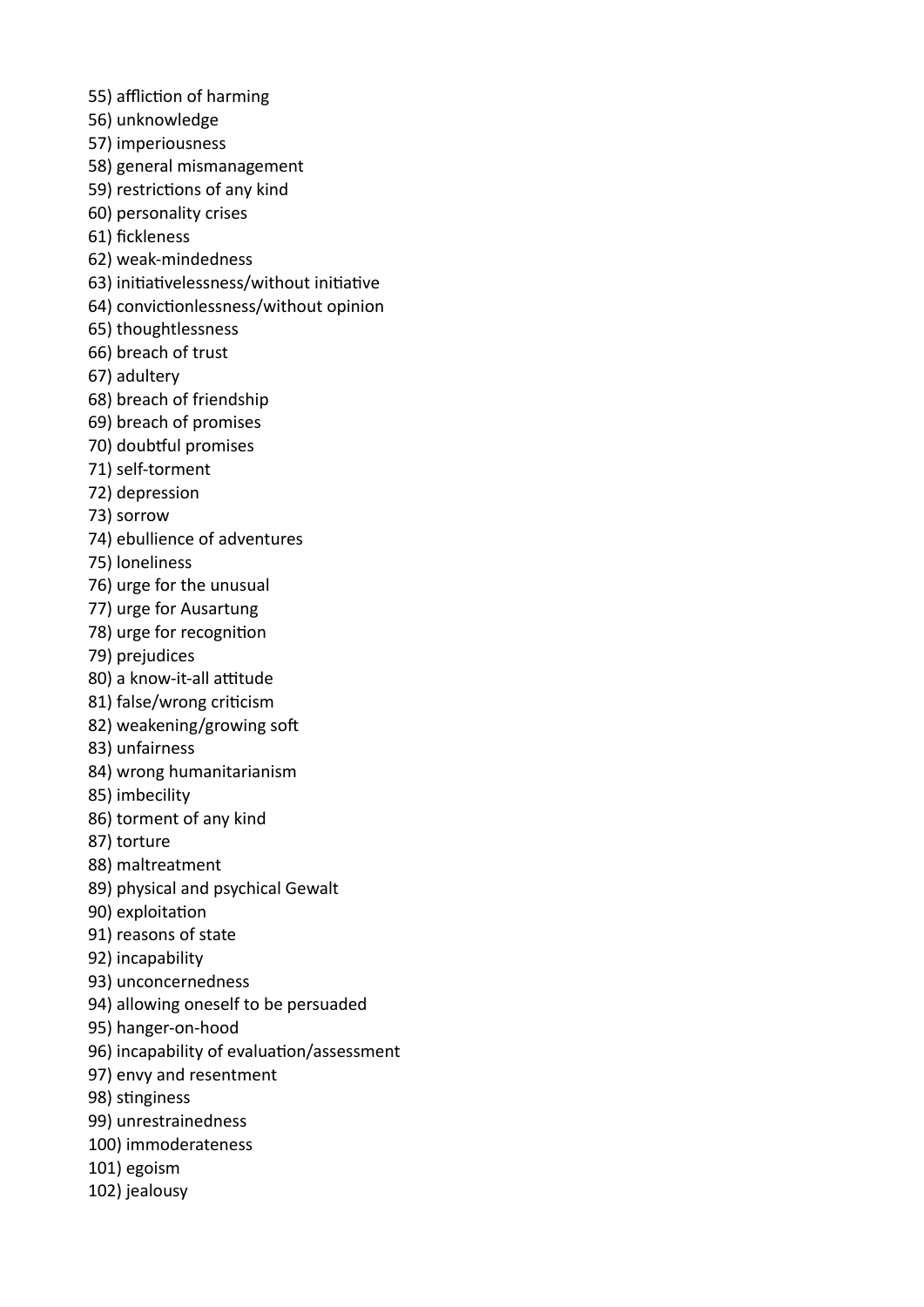103) behavioural disorder 104) work-shyness 105) lust for war/belligerence 106) greed for might

These are but 106 of the many thousands of explanations, reasons, causes, starting points and decisive factors/things leading to sectarianism of all kinds and shades, as well as to drug addiction, tobacco/smoking addiction, alcoholism and sniffing, as well as to the delusion for the hatred of foreigners and strangers, hatred of races, hatred of outlanders, hatred of asylum seekers and hatred of the next ones and so on and so forth, as these terrible things/terrible visitations reach the point of Ausartung especially through the Ku-Klux-Klan, antisemitism and neo-Nazism and so forth, whereas from all these terrible things/terrible visitations – in widely ramified form – again uncountable further terrible things/terrible visitations and destructions result, which very often end in complete pauperisation/progressive deterioration or in suicide as well as in murder, torture, the death penalty (which also is murder), criminality, mass murder and genocide. The future will prove that all these and many (other) terrible visitations/terrible things will alarmingly increase further and will get very badly out of control of the good human nature – both, the sectarianism of all kinds as well as vices and pathological cravings, such as drug addiction, drug dependency, alcoholism and sniffing and so on and so forth. But also the criminality of the heaviest form and the felony of all kinds will increase alarmingly and will claim many human lives, as will the hatred of foreigners and strangers, fraternal hatred, hatred of asylum seekers, hatred of races and hatred of the next ones. Tortures take on the same evil and far-reaching deadly forms as do death penalties, physical and psychical gewalt, single murders, mass murders, religious and sectarian murders as well as genocides. Also many other malicious terrible things/terrible visitations, which are of religious-sectarian as well as political and special group form and character, will increase to a horrendous extent and will dominate the world and the human being and put them in fear and horror. However, the human beings of Earth alone are to blame for all that, and indeed all those who have to be branded/accused as overpopulation-breeders – no matter in what form they make themselves guilty. All those guilty ones are the ones who quite consciously threaten to endanger and destroy all life on Earth. Due to all these irresponsible Earth-humans themselves, all lifedestructive terrible things/terrible visitations are consciously terribly bred – through the continuous production of new human descendants and thus through the growing overpopulation. And all this merely because many human beings of Earth are irrational and have no sense of responsibility inherent in themselves, neither for themselves nor for their own descendants, nor for their next ones and also not for the rest of humanity. Therefore they also have no sense of responsibility at all for planet Earth itself and also not for all the life of fauna and flora in this world. And all this merely because the irresponsible ones are imperious ones and megalomaniacs, who see themselves as Creation itself and believe that their imbecility is in line with a real and rational thinking, while they truthly are not even capable of letting one single hair grow on their head according to their own will and command. Truly, one cannot and may not refer to this kind of human being as rationality-bearing, because how could they otherwise do and arrange everything in a way that the religious and worldly sectarianism and the deluded belief of all kinds as well as the extremism-delusion with all its Ausartungen are still tolerated and even promoted and defended, and life on Earth and even the planet itself are devastated and destroyed. Theseirresponsible ones, these wrong humanists, sect-believers, delusional hangers-on, breeders of overpopulation, calamity and terribleness as well as destroyers of life and planet, are the ones who do everything to drastically increase all terrible things/terrible visitations on Earth, which go overboard evermore and threaten and destroy all life in its existence, encouraged by their wrong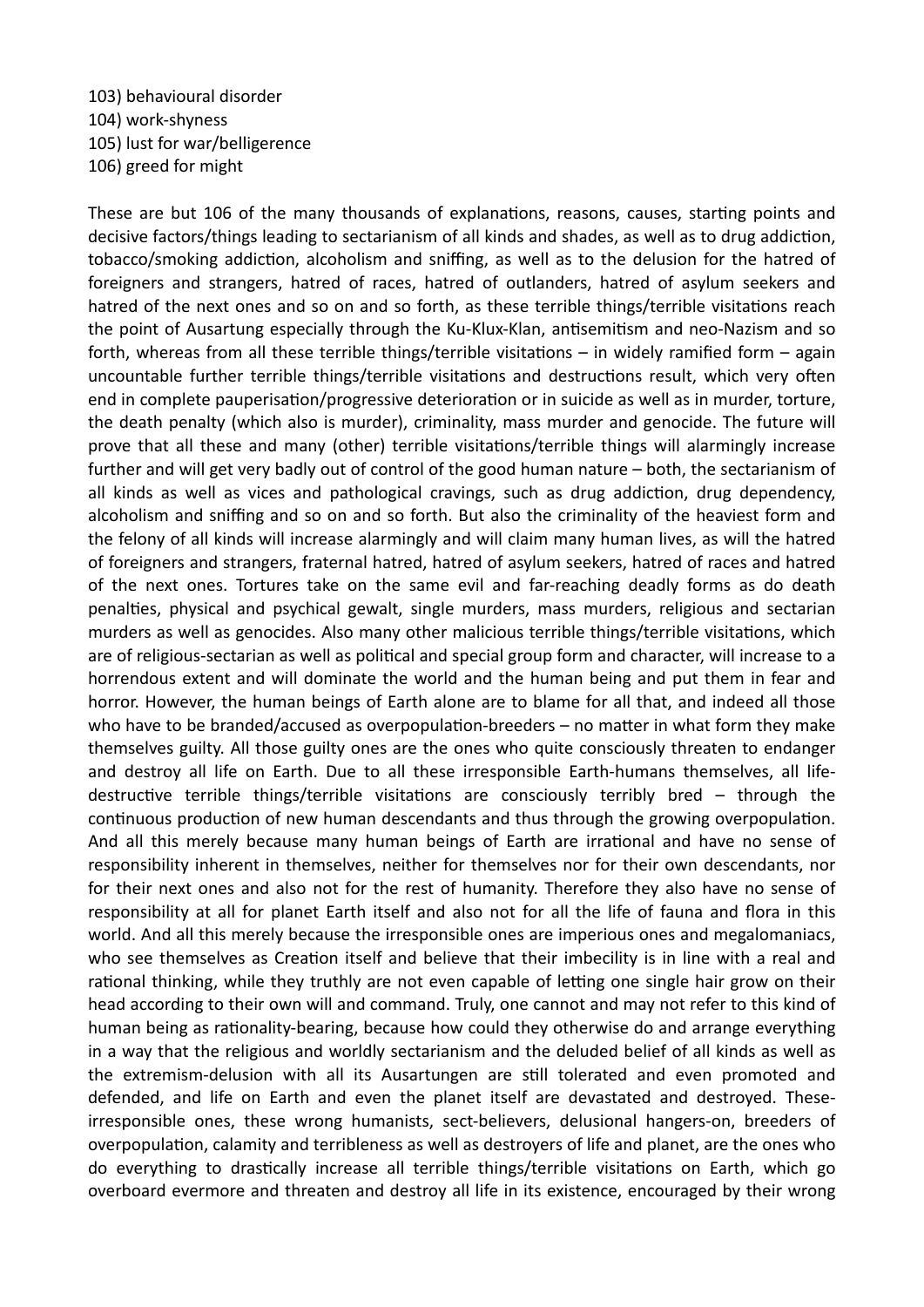humanistic sectarian belief, wherethrough the human being of Earth multiplies faster, worse and more unrestrainedly than guinea pigs and rabbits.

For the disastrous things (arduousness, illness, disease, everything evil and death) of the overpopulation and the slow and sure and continuously faster advancing destructions of all life on Earth and the planet itself, truthly, also mismanagement and corruption as well as organisations and advocates of foreign aid have to take the blame, even if those responsible refuse to accept this. Precisely due to the foreign aid of the industrial countries of the so-called civilised and economically well-situated world, destructions have been caused in the Third World countries, which led from the deforestation of the rain forests up to the complete devastation and barrenness of once extremely fertile stretches of land. Where once stood oxygen-giving andclimate-regulating rain forests, today there are barren and devastated, corroded, eroded and dead soils, on which hardly a blade of grass is growing; and where blooming fields and farmland were or where enough life-sustaining harvests with various kinds of crops and vegetables and so forth could still be wrested from the barren ground, today there are salt deserts, deserted and dead landscapes or infertile wetlands, which often enough are breeding grounds for deadly pathogens. And all this owing to the blame of the foreign aid of those who irresponsibly make horrendous profits and pumped (and continue to pump) immense financial means from the economic and civilisation countries into the Third World countries in order to practise mismanagement and corruption or to have it practised, and to build weirs and model plants and developmental enterprises formed according to an economic model, to clearcut rain forests, as well as to destroy land and life, wherethrough massive climate changes are called forth that influence the whole Earth and all life negatively and call forth enormous storms, hurricanes and typhoons as well as floods, rockfalls, earthquakes, droughts, and many other catastrophes. But also with regard to the human being himself/herself, various catastrophes were evoked and brought forth by means of foreign aid. For example, 'poor' farmers from Third World countries were 'developed' by means of the foreign aid, either by expelling them from their lands or by preventing them from continuing to cultivate their barren land in order to obtain meagre crops/harvests, from which they have been able to feed themselves and eke out a living for centuries. Due to being expelled or prevented from cultivating their land, the ones working on the land and the farmers and so forth, lost their basis of existence/livelihood, as this also happened through the overdevelopment and destruction and desertification of their barren, but somehow still fertile land, by means of the foreign aid.

The human beings, who had worked the meagre but somewhat fertile soil for centuries and millennia and had somehow always obtained sufficient food, frequently lost not only their land through mismanagement, corruption and the foreign aid itself, but in addition, they lost their familiar work with which they had lived peacefully for centuries. With the loss of their land and work, their initiative disappeared as well, because due to the fact that the dispossessed, expellees and unemployed were supplied with food of all kinds by the foreign aid, they also lost their initiative to fulfil their own responsibilities and to make an effort to sustain their own lives. Consequently, they simply began dozing and leading a sedate life and waiting for roasted pigeons  $$ in the form of food supplies from foreign aid  $-$  to fly into their open mouths or, at the very least, being brought to them free of charge. And since the traditional activity of the food production process was lacking by means of the hard work of cultivating the barren soil, these human beings no longer knew how to behave or what to do. Thus, in their boredom, the human beings preoccupied each other, particularly in a sexual form, whereby male and female got together and began to procreate offspring en masse. If firstly the French Revolution was to be blamed for the population increase, due to which, as a result of a delusion, many children had to be conceived in order to be able to stand up mightfully to the authorities and to put them in their place, then additionally the old delusional idea came up that many descendants had to be begotten, so that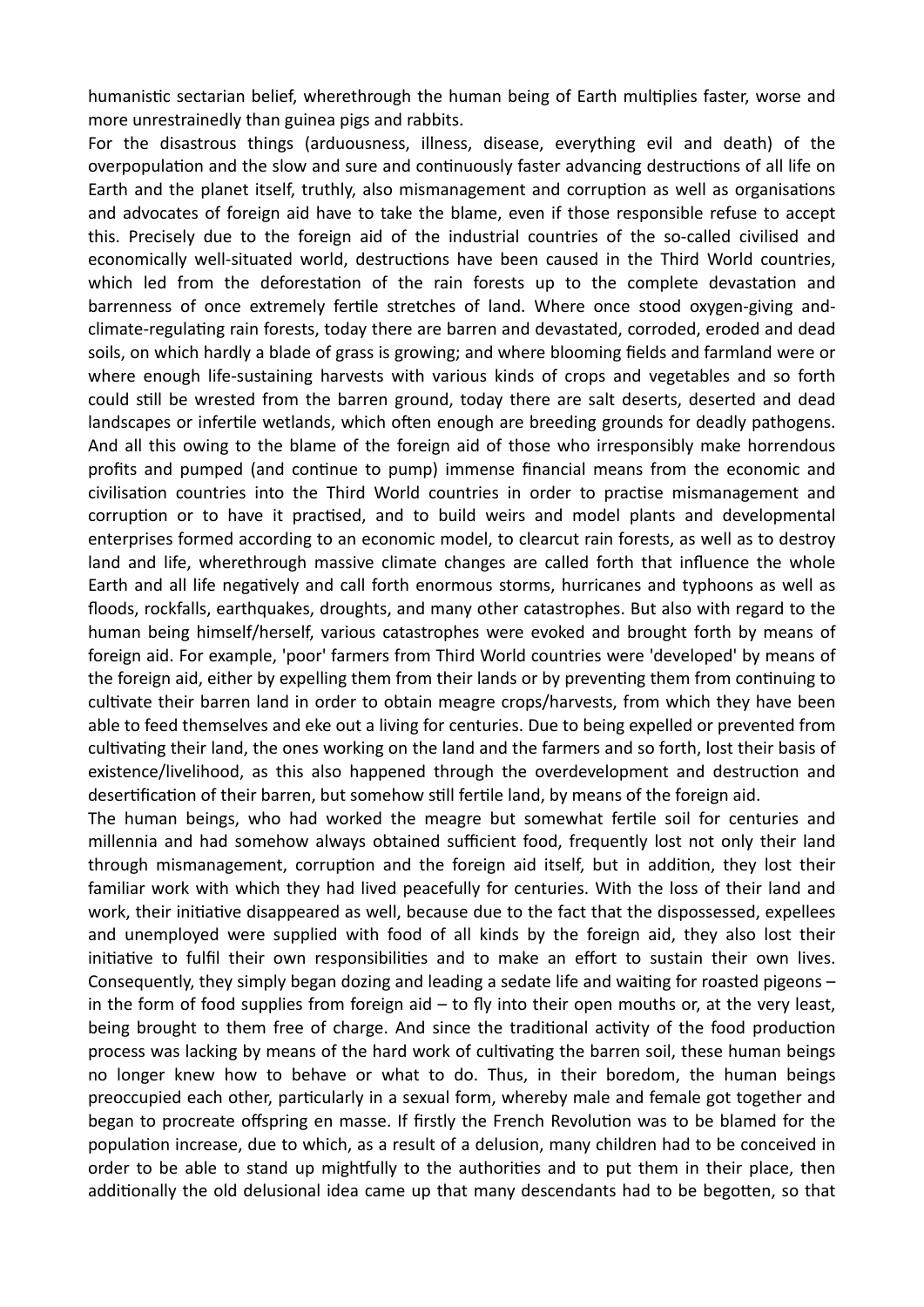the elderly would be sustained by them in their old age. Therefore, due to foreign aid and so forth, henceforth also the boredom of the suddenly unemployed and expelled ones, disowned ones and the ones without initiative and so forth, led to an explosive increase of offspring and therewith to a rapidly growing overpopulation. Therefore, foreign aid is also to blame for the terrestrial overpopulation and for the destruction and threat against all life on Earth and the planet itself.

Within the same frame of the destruction of the planet and all life on Earth, by means of the breeding of endlessly many offspring of the Earth's human being from which the overpopulation results, also the major religions and sects are to blame, which, come hell or high water, invade proselytisingly and like predators – which are badly out of the control of the good human nature – the Third World countries and spread the insanity of their religious and sectarian belief, along with all its inhumane, degrading consequences and Ausartungen that are based upon enslavement, mismanagement and corruption as well as exploitation and negative influencing of the consciousness, consciousness-based deprivation of freedom, delusional belief, religious war and religious murder as well as the stupefaction of the human beings and so forth, and in the fundamental terribleness of all overpopulation stupidity, namely in the insanity of the sectarian phrase, "Go forth and multiply".

The truth is such: The Earth is tremendously overpopulated and is running towards its own destruction and the destruction of the entirety of life  $-$  and this as a consequence of overpopulation. And solely and exclusively the human being himself/herself is to blame for this overpopulation, because also in this regard, he/she knows no boundaries whatsoever, just as he/ she does not in all his/her other Ausartungen. In contrast to the human being, the animal world behaves purely based on instinct, more reasonably and in accordance with nature's laws, because animals  $-$  by adjusting their urges and instincts  $-$  regulate their own population and adapt to available food supplies and living conditions. However, if nevertheless an overpopulation arises for some reason, then a natural mass extinction occurs in order to segregate and cull the surplus of animals. The human being as a rational Wesen/individual could follow this example, but in his/her megalomania, he/she does not care about it at all. He/she believes himself/herself to be the crown of Creation and as such, he/she feels entitled to be able to transgress against all natural laws. Consequently he/she continues to terribly breed the overpopulation further, which results in humanity multiplying unstoppably, wherethrough hardship, terrible things/terrible visitations and misery, criminality, illnesses, rampantly spreading diseases, addictions and any other inequities and Ausartungen increase further, become immeasurable and unstoppable and finally end in roaring chaos and the total destruction of all regulation and all life.

The more foreign aid, famine relief and other aid that is provided everywhere by wronghumanitarians and other ones flipped out by pity, without including any birth control measures, the more horrendous the hardship, terrible things, misery and all other catastrophic conditions and Ausartungen become, through which life and the planet are ruined and destroyed. Without significant and real humane and purposive help, neither can underdeveloped countries nor peoples be made cultivated, civilised and economically equalised and progressive within a few short years or decades, nor can the human beings of these peoples and countries – without international direction – simply be 'revamped' and made to master the thinking and behaviour of the world and human beings who call a healthy economy and politics as well as an extensive education and general education as well as a healthy social system and a healthy government, legislation and guideline for overall development their own, all of which they had to work for over the course of centuries.

Naturally, aid in every form is quite appropriate, but only where it is responsible to apply and to do so. Such aid may well be given/applied in underdeveloped Third World countries and so forth, but never in a form where it occurs through famine aid and foreign aid and so forth, without giving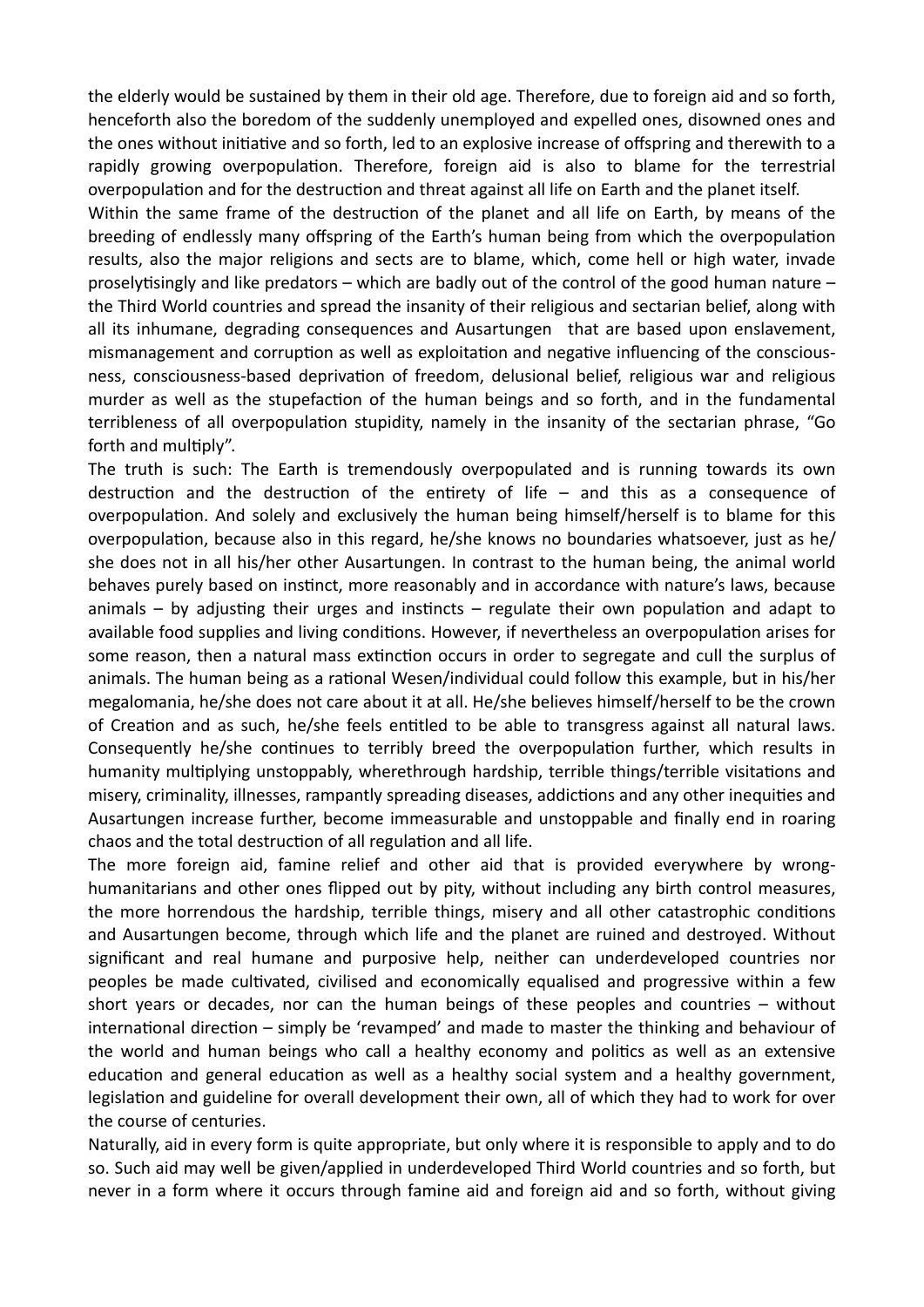instructions regarding birth control. The aid for these countries and for these human beings ought to consist therein, to educate them in regard to progressive work and progressive work methods and in better and more prolific cultivation of their land without interfering with the natural ecological system in a destructive form, and therefore the aid should consist in providing the human beings with a good school- and general education, wherethrough also a progressive and social form of thinking arises and an awareness that each human being himself/herself is responsible for his/her own doing and acting and for his/her work as well as his/her own life. Thus, aid must also consist in educating the human beings about the catastrophic consequences that arise from overpopulation; consequently the aid must also consist in providing education regarding necessary birth control measures, contraception and a rigorous stop in births.

Aid is appropriate in every reasonable form, where the human beings do not terribly breed an overpopulation and do not 'kid' like guinea pigs and rabbits; where the human beings are hardworking and are free of debts and have not fallen into misery due to any fault of their own and also create for themselves a certain education and general education and so forth, according to which they have learnt to think and act progressively and responsibly, from which, in turn, results that they limit their descendants and are not to be blamed for the growing overpopulation.

May the human being of Earth let the purely natural laws and recommendations prevail in all things, quite especially, however, in regard to the overpopulation, which can only be reduced by a radical and rigorous, worldwide stop in births in a certain form. Only in this form does the human being act rightly, wherethrough misery, hardship and terrible things of every kind are finally stemmed and got under control and can ultimately be erased from our beautiful, blue planet Earth.

Overpopulation also brings ethnic problems with it and literally evokes them, from which mass migrations as well as war, murder and manslaughter result. Due to the continuous growing of the Earth's population, the human beings are more and more densely crowded together and the space for the individual human being becomes ever smaller and scarcer. Through that it is inevitable that human beings of different peoples, tribes, religions, views, opinions, philosophies and directions of thinking and so forth, increasingly crowd together and cramp each other, which automatically and quite perforce leads to friction, differences and strife, from which, in turn, quite perforce and automatically, war, murder and manslaughter as well as mass migrations arise, whereas the mass migration alone leads to new malicious and worldwide problems that are out of the control of the good human nature. Namely the refugees do not simply leave their familiar homesteads in order to search for land and a new homestead elsewhere, rather they flee to foreign countries and often to countries that are  $-$  financially and economically and so forth  $-$  better off than is the case with their own homelands. And truly these refugees hurriedly pile off in the thousands, tens of thousands and even hundreds of thousands and millions out of their homelands and flood the foreign and more prosperous nations, which therethrough become infiltrated with foreigners and are befallen with sheer unsolvable problems, which cost the host nations of the refugees billions, which have to be assumed and compensated for by the hardworking citizens of the 'host nation' concerned through horrendous taxes.

The refugees from those nations, where ethnic problems, war, murder and manslaughter as well as persecution of all kinds and so forth prevail, invade the better off countries more and more and establish themselves in them – very often with lies and through criminal machinations. The foreigners increasingly infiltrate the better off nations of the world, which they are very often only able to enter illegally. And the foreign infiltration, which arises from all these refugees, brings new problems with it which are of social, economic, political as well as religious and ethnic nature. Slowly but surely, the social welfare system begins to collapse, the costs of living and the rental of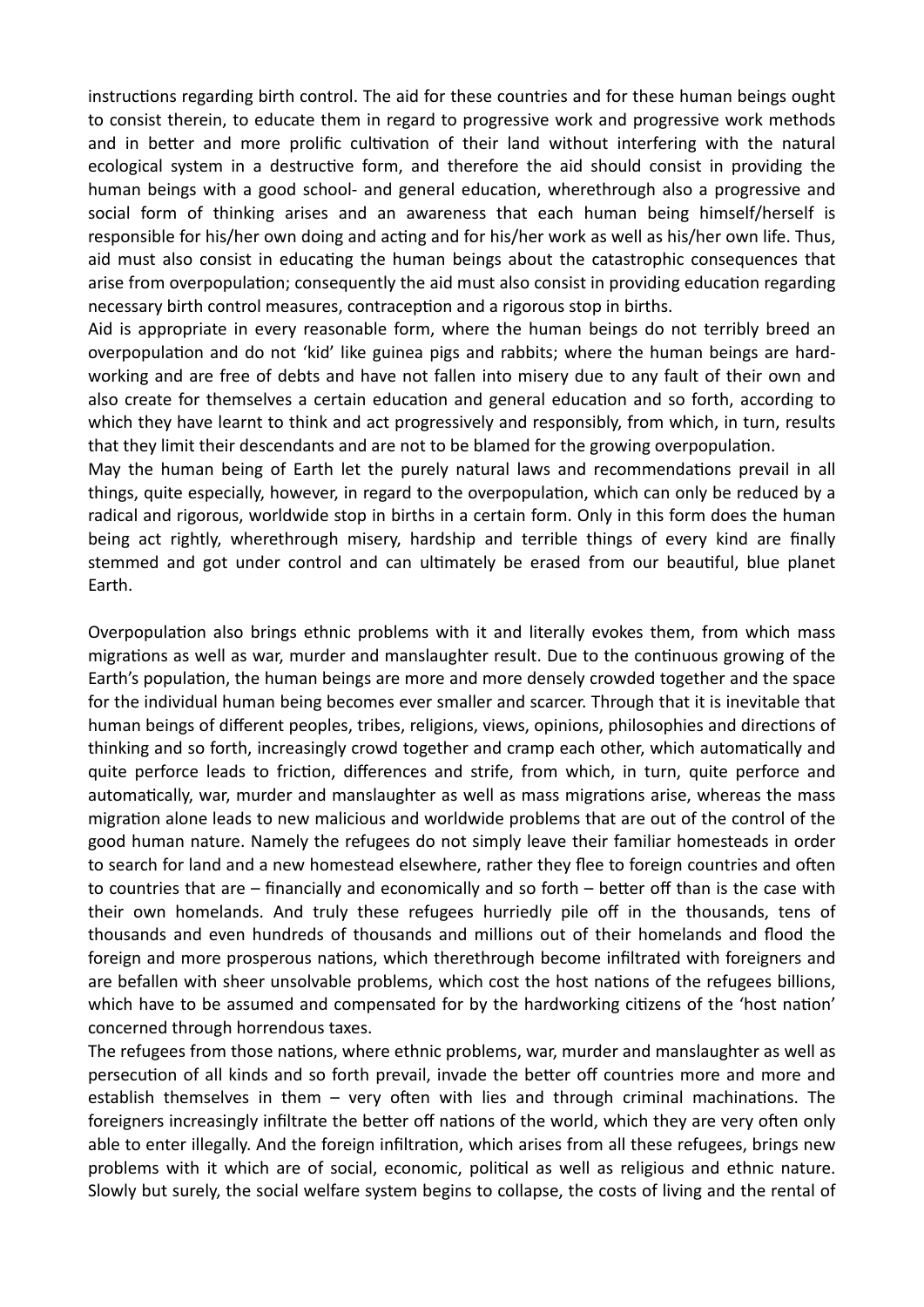houses climb higher and higher, the housing shortage increases further and further and the refugees mingle with the local inhabitants and slowly but surely wipe out the very own lineage of the country's native people by establishing mixed marriages, from which in turn crossbred descendants originate and indeed in numbers and masses which is no longer responsible.

If mixed marriages occur due to human beings meeting in various countries while travelling or working and so forth, whereupon these then form a mixed marriage, then that is normal and understandable and thus such occasional mixed marriages neither harms the lineage of the people nor the people itself. However, if through the foreign infiltration of the country, mixed marriages are formed in masses and mixed descendants are procreated, then within a short time a new population of mixed races springs forth, through which the original native peoples will be displaced and eradicated.

The type of refugees fleeing into foreign nations shows no homogeneity, because they stem from all social levels and frequently their real reasons for migrating are very diverse and range from economic flight and a flight from personal problems, broken hearts, drug problems, religious and military reasons, right up to a flight for political and family reasons, for adventure and to avoid work. And all these refugees of various genera flee their native lands to seek shelter in more prosperous countries, wherethrough these countries begin to suffer from the infiltration of foreigners with all its malicious consequences that endanger both, the government and the populace. The majority of all refugees thereby appear as asylum seekers, which cost the host nations and its hard-working tax payers billions in monetary terms. This, in turn, of course, is not welcome by different groups of the local people, wherefore hatred against the asylum-seekers and hatred of foreigners as well as hatred of other races and so forth, flare up and are fuelled, which leads to deadly escalations, calls forth material damage and evokes unimaginable disaster, calamity and terribleness.

There is another factor with the refugee problem that must not go unmentioned, namely that, as a rule, only human beings flee from their homeland who are better off financially, who have some assets of their own, such as a house or some land, which they can turn into hard cash in order to finance their escape. And these refugees are not what you would call particularly modest, because more often than not they make brazen financial demands on the refugees' host nations in regard to money, housing, vehicles, living expenses, clothing and social aid of all kinds and so forth. However, those in the homelands of the refugees, who have to flee and leave their homeland for reasons of personal safety, cannot afford a flight or only in the rarest of cases, because they simply and plainly lack the necessary financial means for that, which is very often why they are arrested, tortured and murdered. Ergo, as a rule, only those human beings feature as refugees, who have some funds/capital in some form. In particular with those, however, it is very often the case that they only flee to a country that is economically and socially better off, in order to lead a more comfortable life than was possible for them in their homelands, because it would have cost them too much strain and effort. As purely economic refugees and so forth, they disguise themselves in the host countries with lies and cheatings, claiming that they had to flee their homeland for reasons of religious, military or political persecution and so forth. Thus claims, lies, cheatings and swindlings, which in those cases do not correspond to the truth. It also happens quite often that refugees appear, who are more than just simple criminals but downright serious felons and who commit profitable and serious felonies in the refugee host countries. Also, more frequently refugees of that kind appear, who reach refugee host nations, in order to – unofficially or even officially with governmental permission – operate as collectors of horrendous sums of money with which then wars, fratricide or revolutions in their homelands are supported or with which weapons and other war materials are purchased.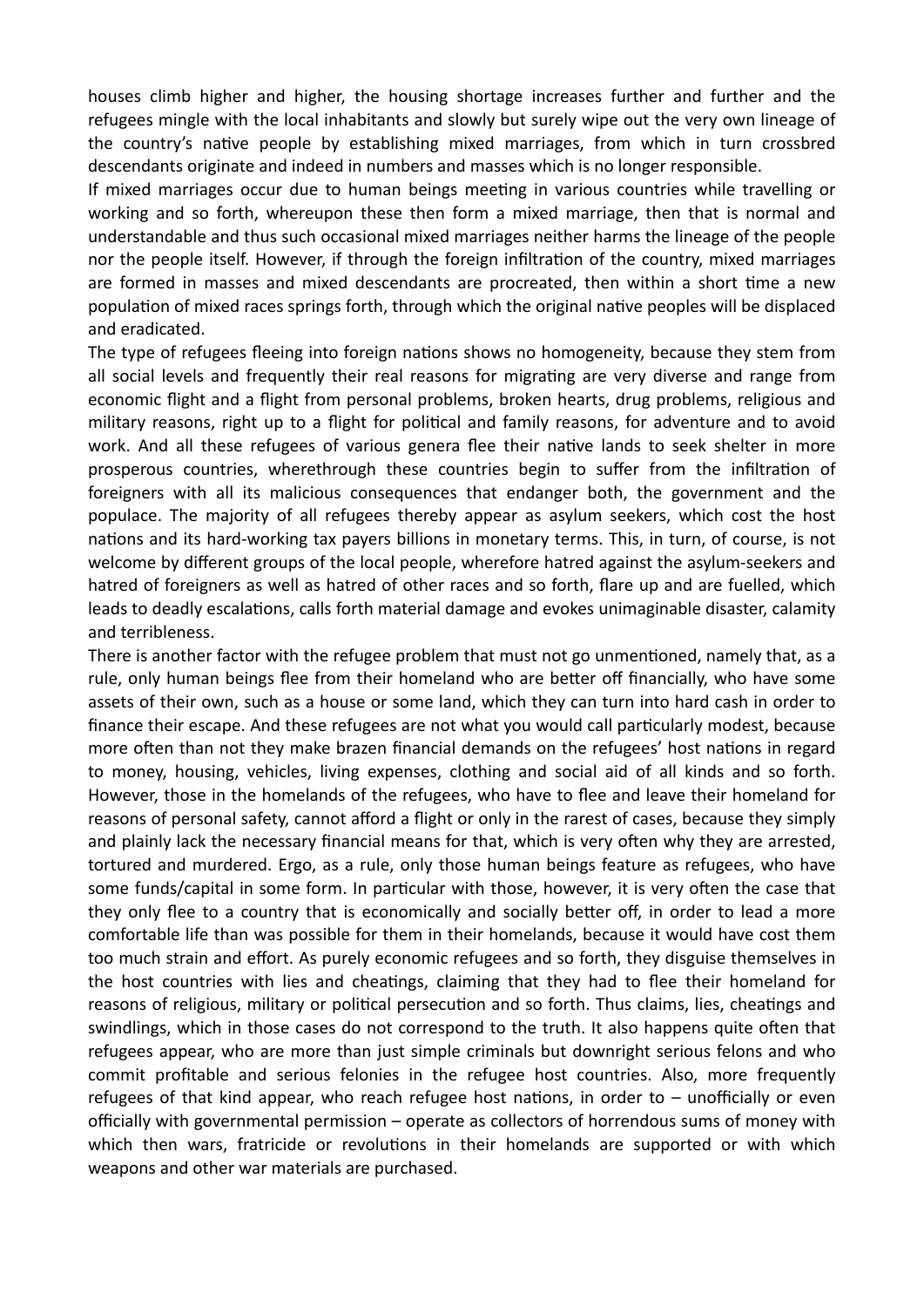Only very few of the refugees can truly be categorised as refugees. Truthfully there are very few out of the many thousands, who have to flee their homelands for the sake of the safety of their lives and who legitimately can be regarded as refugees and can be recognised as such, even though contrary to that, those responsible for the refugee-system in the refugee host countries, bestow the status of a real refugee to thousands and many thousands of such pseudo-refugees and the entire nation then has to bear the costs for it. These responsible ones do not recognise or, out of wrong humanitarian reasons, do not want to recognise, that these types of refugees are just economic refugees and so forth, who despicably and disdainfully abandon their own home countries. Especially when confusion and misery afflict/terribly visit a country and this country is dependent on the help and cooperation of each individual citizen, then those, whose help is most urgently needed for the survival of country, state and life, flee their homeland. Cowardly they flee from their own homeland, instead of cooperating to bring their homeland to an appropriate regulation, wherethrough a prosperous country and a prosperous nation could be created and built up. However, through cowardly flight this can never be achieved, regardless of whether it concerns a country that is normal to some degree or a nation that is subject to an evil dictatorship and lies in the deepest chaos. Each and every country needs its citizens, because only through them alone, together with suitable leaders, can a civilised, social and truly liveable structure with a reasonable economy and policy as well as a good standard of living be worked out and achieved. However, if the citizens cowardly flee their homeland instead of being there for it, supporting it and, if necessary, fighting for it, then the chaos and misery, the hardship and all terrible things/ terrible visitations will inevitably become only greater and more inescapable.

Last but not least, there are those refugees who truly are victims of religious and political confusions and wars as well as of revolutions and unjustified persecutions. It goes without saying, that – for purely humanitarian reasons – such human beings must be granted help by means of support and asylum, but solely and exclusively under the condition that the refugees return again to their respective homelands and do not remain in the host countries after the conditions in their own countries have normalised and improved to the extent that a return can happen without danger to life or limb, and a state of a somewhat normal economic and life-supporting form has been re-established. The entire facts of the refugee problem clearly indicate that the flow of refugees and their entry must be rigorously stopped if the problems of foreign infiltration, refugees and asylum-seeking, as well as the hatred of strangers, hatred toward other races and the hatred toward asylum-seekers are not to increase alarmingly to such an extent, that therefrom catastrophes ultimately arise which no one can control any longer.

Is it brutal and inhumane when the laws and recommendations of nature are followed? No, it is brutal, inhumane and without love for the next one if the human being – by all available means – continues to keep up the overpopulation and even promotes it, so that further tens of millions of offspring can be procreated, when – due to sectarianism and feeble-minded weakness of feeling – no hard birth control measures are implemented. Therethrough all misery and all problems become even greater and more difficult to fight against, wherethrough ultimately no solution or rescue will be possible.

Required Measures in a World-wide Form: One possibility among many!

(does not apply to some small, native bush tribes, who, since time immemorial, have been practicing their own stringent birth control measures)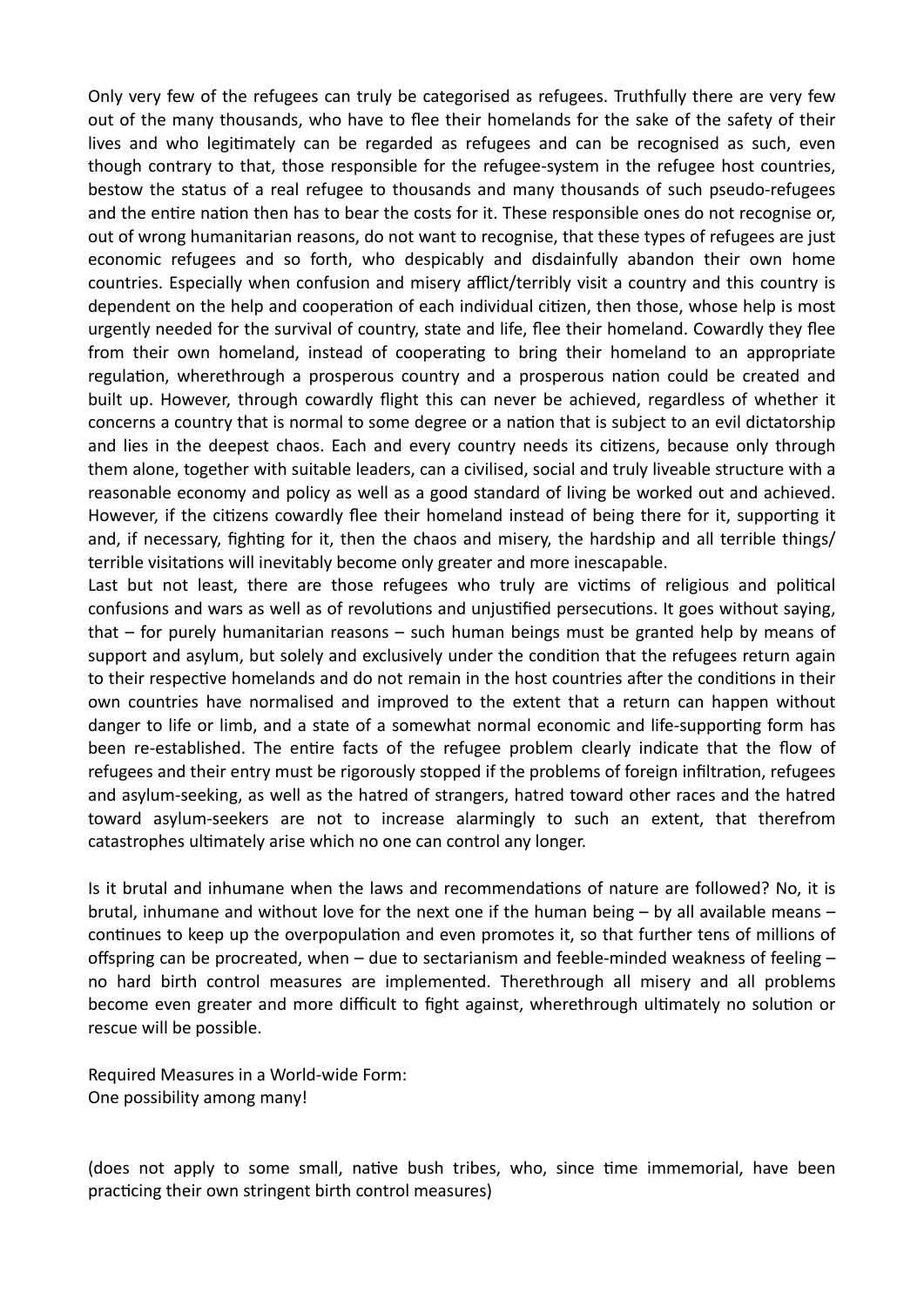Permissible Age for Marriage: female: 25 years; male: 30 years

Age to Produce Offspring: female: 28 years; male: 33 years

Conditions for Procreating:

 $A$ ) An existing marriage of at least 3 years.

B) Proof of a harmonious and healthy marriage.

C) Proof of a legitimate and honest lifestyle of the marriage partners.

D) Proof of the ability to raise/educate children.

 $E$ ) Proof of health – no hereditary and infectious diseases, no addiction to illegal or prescription drugs or to alcohol and so forth.

F) No membership to extremist or subversive groups.

Maximum number of offspring:

3 offspring per marriage

Births-stop interval:

- 7 years: complete births-stop world-wide
- 1 year: procreation permission according to permit

7 years: complete births-stop world-wide

1 vear: procreation permission in accordance with the permit; to be carried out until such time that the reduction of the terrestrial humanity reaches the normal level.

Subsequently: Measures concerning the permission to marry and procreate remain in force, but the 7-year cycle of birthrate check is omitted.

To remain effective:

3 offspring per marriage (or 3 foster children or adoptive children).

Penalties for non-compliance:

- A) Fines equivalent to 10 annual salaries for both offenders
- B) Sterilization of both offenders

C) Castration of offenders involving assault or rape, etc.; the offenders are segregated from society and by gender for life

D) The offenders' children are taken away from the parents and raised by the state through foster/adoptive parents

Please consider the explanations of the aforementioned measures published in our overpopulation brochure no. 3

Brutal and inhumane: